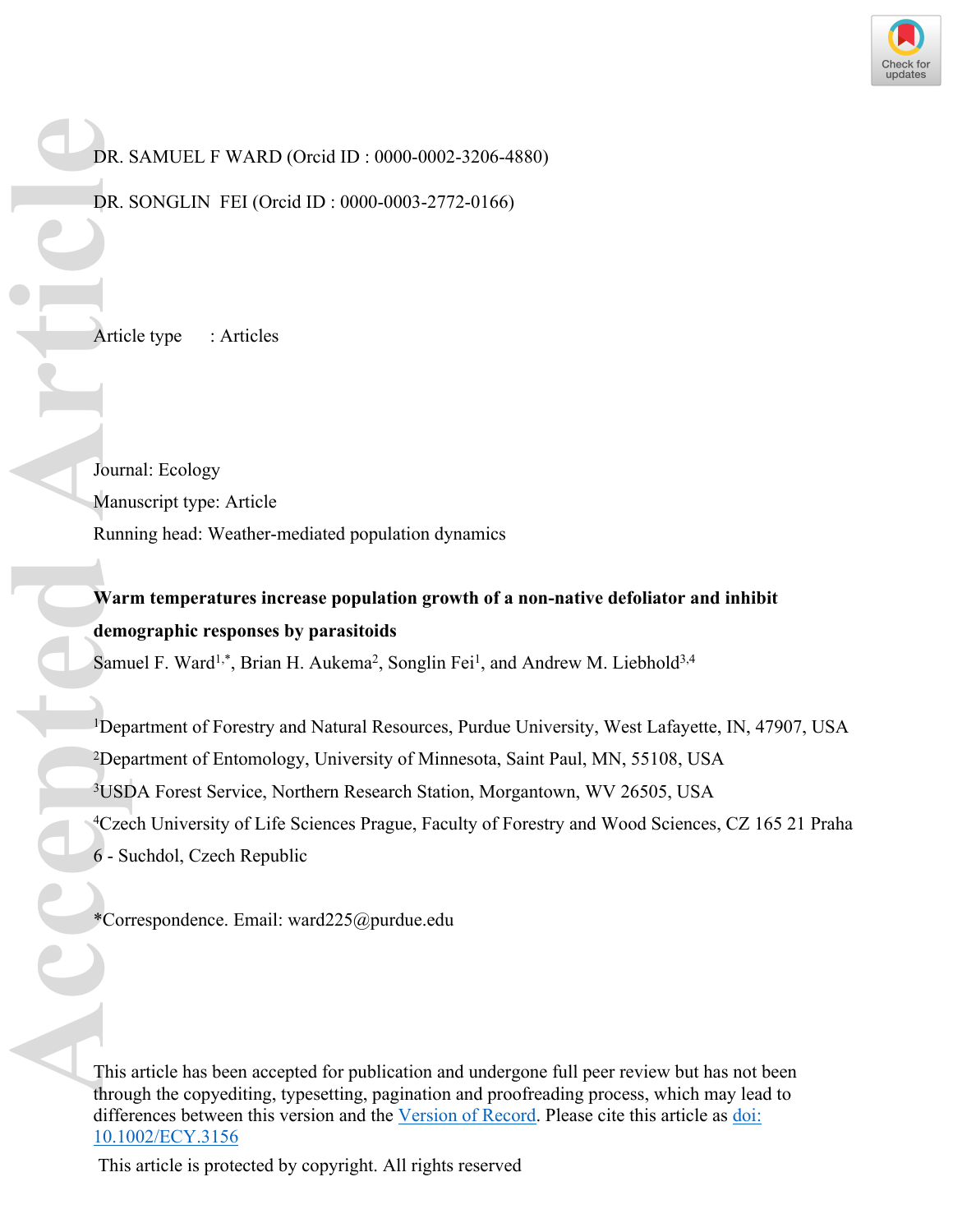#### **Abstract**

Changes in thermal regimes that disparately affect hosts and parasitoids could release hosts from biological control. When multiple natural enemy species share a host, shifts in host-parasitoid dynamics could depend on whether natural enemies interact antagonistically versus synergistically. We investigated how biotic and abiotic factors influence the population ecology of larch casebearer (*Coleophora laricella*), a non-native pest, and two imported parasitoids, *Agathis pumila* and *Chrysocharis laricinellae*, by analyzing (i) temporal dynamics in defoliation from 1962-2018 and (ii) historical, branch-level data on densities of larch casebearer and parasitism rates by the two imported natural enemies from 1972-1995. Analyses of defoliation indicated that, prior to the introduction of parasitoids (1962 to  $\sim$ 1980), larch casebearer outbreaks occurred in 2 to 6 year cycles. This pattern was followed by a >15-year period during which populations were at low, apparently stable densities undetectable via aerial surveys, presumably under control from parasitoids. However, since the late 1990s and despite the persistence of both parasitoids, outbreaks exhibiting unstable dynamics have occurred. Analyses of branch-level data indicated that growth of casebearer populations, *A. pumila*  populations, and within-casebearer densities of *Ch. laricinellae* – a generalist whose population dynamics are likely also influenced by use of alternative hosts – were inhibited by densitydependence, with high intraspecific densities in one year slowing growth into the next. Casebearer population growth was also inhibited by parasitism from *A. pumila*, but not *Ch. laricinellae*, and increased with warmer autumnal temperatures. Growth of *A. pumila* populations and withincasebearer densities of *Ch. laricinellae* increased with casebearer densities but decreased with warmer annual maximum temperatures. Moreover, parasitism by *A. pumila* was associated with increased growth of within-casebearer densities of *Ch. laricinellae* without adverse effects on its own demographics, indicating a synergistic interaction between these parasitoids. Our results indicate that warming can be associated with opposing effects between trophic levels, with deleterious effects of warming on one natural enemy species potentially being exacerbated by similar impacts on another. Coupling of such parasitoid responses with positive responses of hosts to warming might have contributed to the return of casebearer outbreaks to North America. **Accession**<br> **Accession**<br> **Accession**<br> **Accession**<br> **Accession**<br> **Accession**<br> **Accession**<br> **Accession**<br> **Accession**<br> **Accession**<br> **Accession**<br> **Accession**<br> **Accession**<br> **Accession**<br> **Accession**<br> **Accession**<br> **Accession**<br>

**Keywords**: climate, *Coleophora laricella*, defoliator, host-parasitoid, invasion, population dynamics, spatial synchrony, weather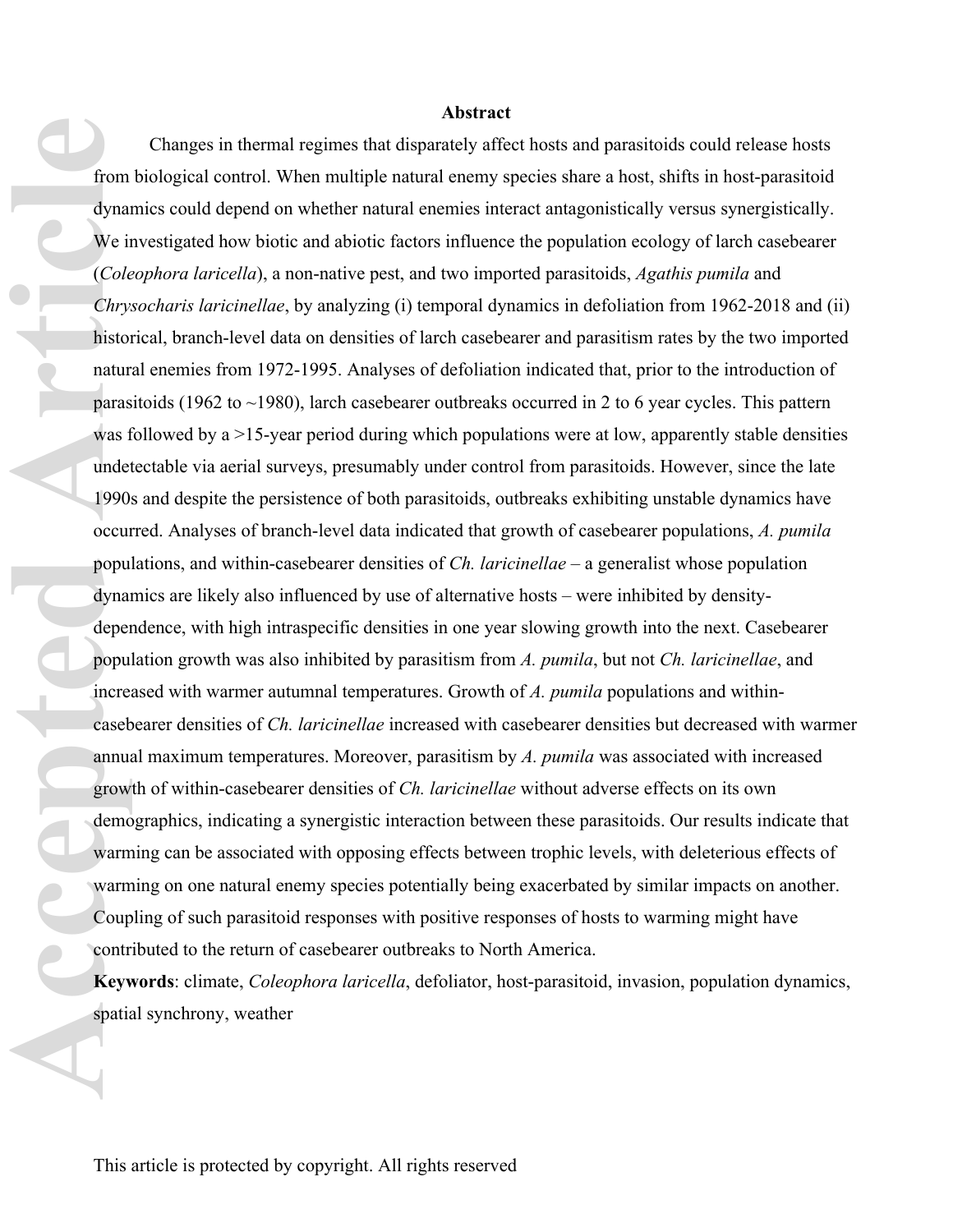# **Introduction**

Global climate change can influence the population dynamics of insect herbivores through a variety of mechanisms (Bale et al. 2002), including effects on natural enemies (Hance et al. 2007). Shifting climatic regimes can have disparate impacts by trophic level (Harrington et al. 1999, Voigt et al. 2003), potentially facilitating outbreaks of insect herbivores and complicating their management (Harrington et al. 2001, Castex et al. 2018). Cross-trophic climatic effects may be particularly important for non-native herbivores, which are frequently combatted via the importation of natural enemies from their native range, termed importation, or "classical", biological control. Following introduction, both invasive species and natural enemies must contend with novel climatic and photoperiodic regimes that can directly or indirectly mediate their distributions and abundances (Van der Putten et al. 2010).

Importation biological control can be an effective long term management technique for nonnative forest insects and provide long-lasting control across spatial extents not feasible with insecticides or silvicultural treatments (Pschorn-Walcher 1977, Kenis et al. 2017). After the initiation of a biocontrol program, monitoring the population dynamics of target pests and their natural enemies, as well as interactions among natural enemy species, can provide insight into drivers of program efficacy (Murdoch et al. 1985). Several complex interactions can influence efficacy, such as intraguild predation among natural enemies (Rosenheim et al. 1995), evolution of pests and/or natural enemies (Simberloff and Stiling 1996, Goldson et al. 2014), and/or intraspecific and interspecific competition between natural enemies (Denoth et al. 2002, Kidd and Amarasekare 2012). Multiple species of natural enemies sharing prey, for example, might result in competitive exclusion (Ehler and Hall 1982), or conversely, additive effects on prey mortality (Snyder and Ives 2003, Stiling and Cornelissen 2005). Interactions between prey and one or more natural enemies may also be context dependent, varying across space and time due to novel or changing climatic regimes (Hance et al. 2007, Jeffs and Lewis 2013). **Access Track Contract Contract Contract Contract Contract Contract Contract Contract Contract Contract Contract Contract Contract Contract Contract Contract Contract Contract Contract Contract Contract Contract Contract C** 

The larch casebearer, *Coleophora laricella* Hübner (Lepidoptera: Coleophoridae), is a nonnative defoliator of larch (*Larix* spp; Pinaceae) in North America. Adult casebearers oviposit eggs singly onto larch needles and larvae hatch through egg bases and into underlying needles in which larvae feed through the second or third instar. Typically during the third instar, larvae render the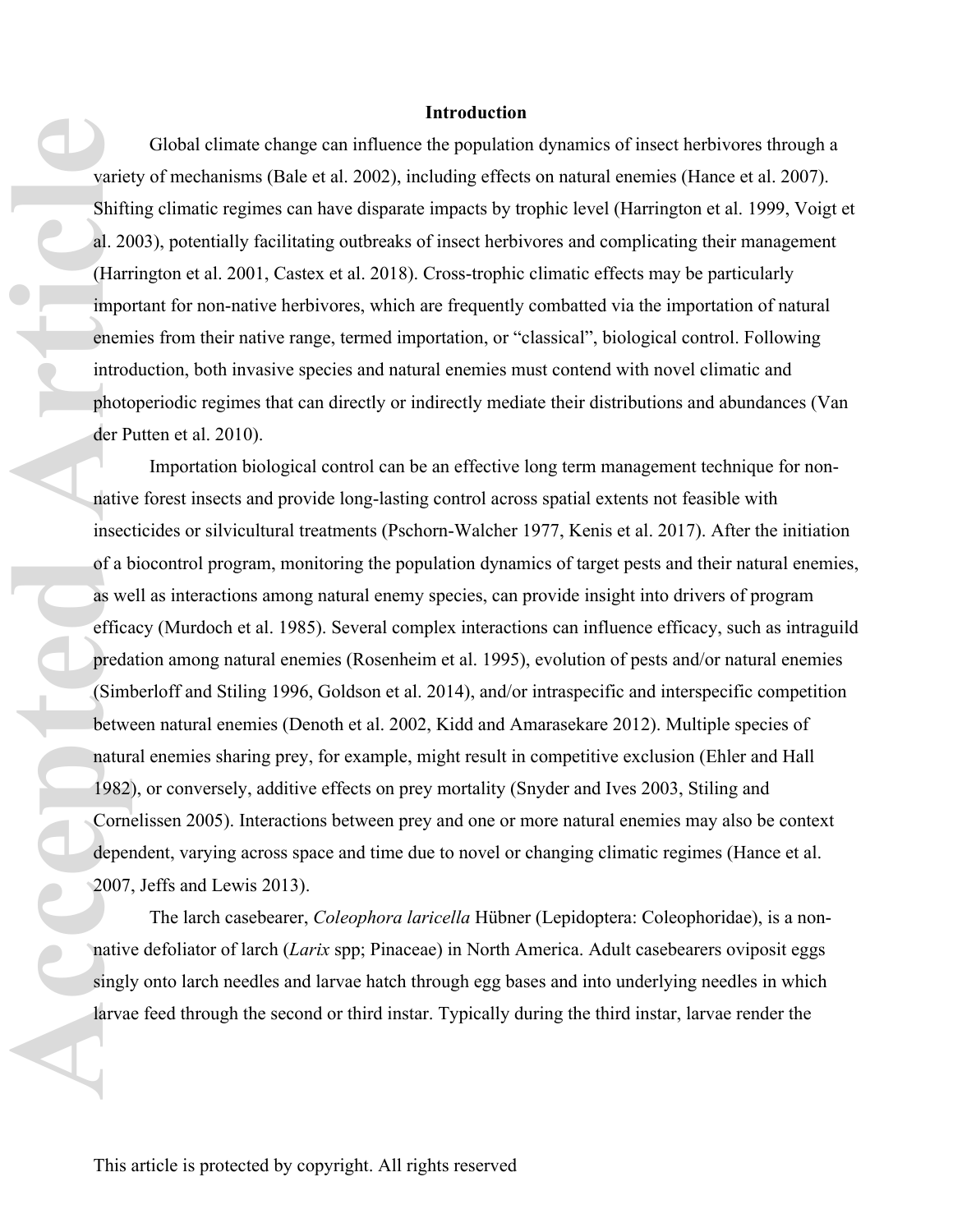mined needle as a case, continue feeding, and then overwinter by attaching cases near dormant larch buds. In spring, larvae molt into fourth instars, detach their cases, and begin to forage for foliage – termed "activation" – and, after feeding on several needles, eventually pupate inside cases. Spring feeding larvae can substantially reduce plant vigor, and so an importation biological control program against larch casebearer was established and eventually deemed a success by the 1990s in forests of both eastern larch, *L. laricina* (Du Roi) K. Koch, and western larch, *L. occidentalis* Nutt. (Graham 1948, Webb and Quednau 1971, Otvos and Quednau 1981, Ryan et al. 1987, Ryan 1990, 1997).

Efficacy of the program was mostly attributed to parasitism from introduced populations of *Agathis pumila* Ratzeburg (Hymenoptera: Braconidae) and *Chrysocharis laricinellae* Ratzeburg (Hymenoptera: Eulophidae) (Quednau 1970b, Ryan 1997), although the former was considered to be the primary driver underlying the collapse of casebearer outbreaks in western larch (Ryan 1997). The initial invasion by larch casebearer and its biological control in western larch were well documented; a time series of larch casebearer abundance concurrent with the introduction and spread of *A. pumila* and *Ch. laricinellae* was recorded from 1972-1995 across 13 release and/or monitoring sites in Oregon and southeastern Washington (Fig. 1a) (Ryan 1990, 1997). Imported parasitoids were released in the 1970s at several locations in western larch forests and multiple investigations of ensuing casebearer population dynamics were conducted (Fig. 2) (Ryan 1983, 1986, 1997). By the mid-1980s, parasitoids had reached all 13 sites and the region-wide, combined parasitism rate by *A. pumila* and *Ch. laricinellae* was above 10% (Ryan 1997)*.* Previous analyses of the 13 monitoring and release sites were conducted on a site-by-site basis and concluded that density dependence – high intraspecific densities in one year affecting population growth into the next – and parasitism from *A. pumila*, but not *Ch. laricinellae*, significantly decreased casebearer population growth (Ryan 1986, 1990, 1997). Drivers of population dynamics of *A. pumila* and/or the within-casebearer dynamics of *Ch. laricinellae*, and interactions between these two parasitoids, were not investigated. buds.<br>
terme<br>
feedii<br>
again<br>
both<br>
1948.<br>
1948.<br>
1948.<br>
Agath<br>
(Hynr the pi<br>
initia<br>
a time pinitia<br>
a time pinitia<br>
a time pinitia<br>
a time dorege<br>
in the caseb<br>
paras<br>
Ch. *le*<br>
were<br>
densi<br>
not C<br>
Drive<br>
larici<br>
migh<br>
si

Studies on eastern larch provide a foundation for hypotheses on how these two parasitoids might interact, however. Field data collected across two years in Quebec, Canada at one eastern larch site suggested that *A. pumila* may increase parasitism rates by *Ch. laricinellae* (Quednau 1970b). *Agathis pumila* is a specialist and solitary endoparasitoid that attacks needle mining second instars in summer but emerges from fourth instars the following spring (Quednau 1970a). *Chrysocharis*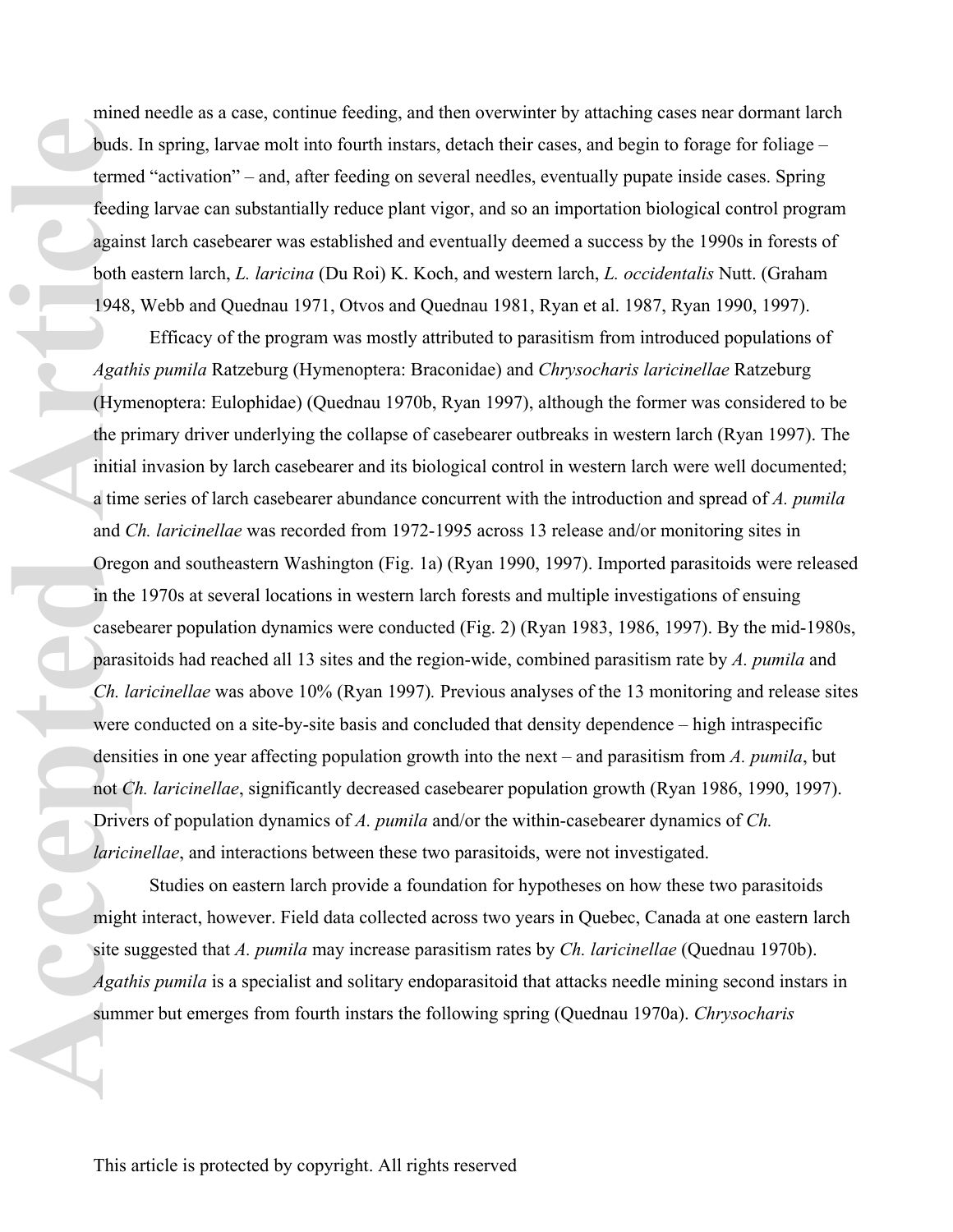*laricinellae* can use alternative hosts (Quednau 1967a, 1967b) and is a solitary endoparasitoid that attacks casebearing stages (second-fourth instars and pupae) in both spring and autumn. Foraging *Ch. laricinellae* in autumn, however, emerge several weeks earlier, such as in late spring to early summer, and need to survive until autumnal casebearing stages are available for oviposition (Quednau 1967a, 1967b). *Chrysocharis laricinellae* will parasitize hosts containing *A. pumila* and is a superior withinhost competitor. The potential facilitation of *Ch. laricinellae* by *A. pumila* has been attributed to delayed development of casebearer larvae parasitized by *A. pumila* (Quednau 1970b), which results in increased synchrony of fourth instar casebearers with foraging *Ch. laricinellae* females in spring (Quednau 1970b). Multiparsitism by *Ch. laricinellae* invariably results in mortality for *A. pumila*, although the latter appears better at dispersing and locating hosts (Quednau 1970b, Ismail and Long 1982). This interaction, where a superior within-host competitor is an inferior forager, can prevent competitive displacement and promote persistence of multiple parasitoid species on a shared host (Lei and Hanski 1998). However, the role of *A. pumila* in facilitating parasitism by *Ch. laricinellae* across larger areas, and effects of *Ch. laricinellae* on population dynamics of *A. pumila*, remains unknown but could have important implications for the efficacy of biological control of larch casebearer. attacl<br>
larici<br>
and n<br>
1967<br>
host delay<br>
incre:<br>
(Que<br>
altho<br>
1982<br>
comp<br>
and H<br>
larger<br>
but cc<br>
paras<br>
drive<br>
speci<br>
using<br>
inves<br>
withi<br>
between<br>
speci<br>
using<br>
paras<br>
between<br>
yith<br>
paras<br>
drive<br>
speci<br>
using<br>
paras<br>
<br>
<br>

We investigated the spatiotemporal dynamics of larch casebearer and the two imported parasitoid species to gain insight into patterns of landscape-scale outbreaks of larch casebearer, drivers of efficacy of biological control, and the effects of weather on different trophic levels. Our specific aims were to (i) examine potential temporal shifts in the dynamics of casebearer populations using data collected via aerial surveys before, during, and after the introduction of parasitic wasps (ii) investigate biotic and abiotic drivers of population dynamics of larch casebearer and *A. pumila* and within-casebearer dynamics of *Ch. laricinellae*, emphasizing previously uninvestigated interactions between *A. pumila* and *Ch. laricinellae* and (iii) quantify spatial variation in abundances of each species by investigating intraspecific spatial synchrony.

#### **Materials and Methods**

#### *Defoliation data*

We obtained aerial survey data for Region 6 (Oregon and Washington) from the USDA Forest Service (www.fs.usda.gov/detail/r6/forest-grasslandhealth/insects-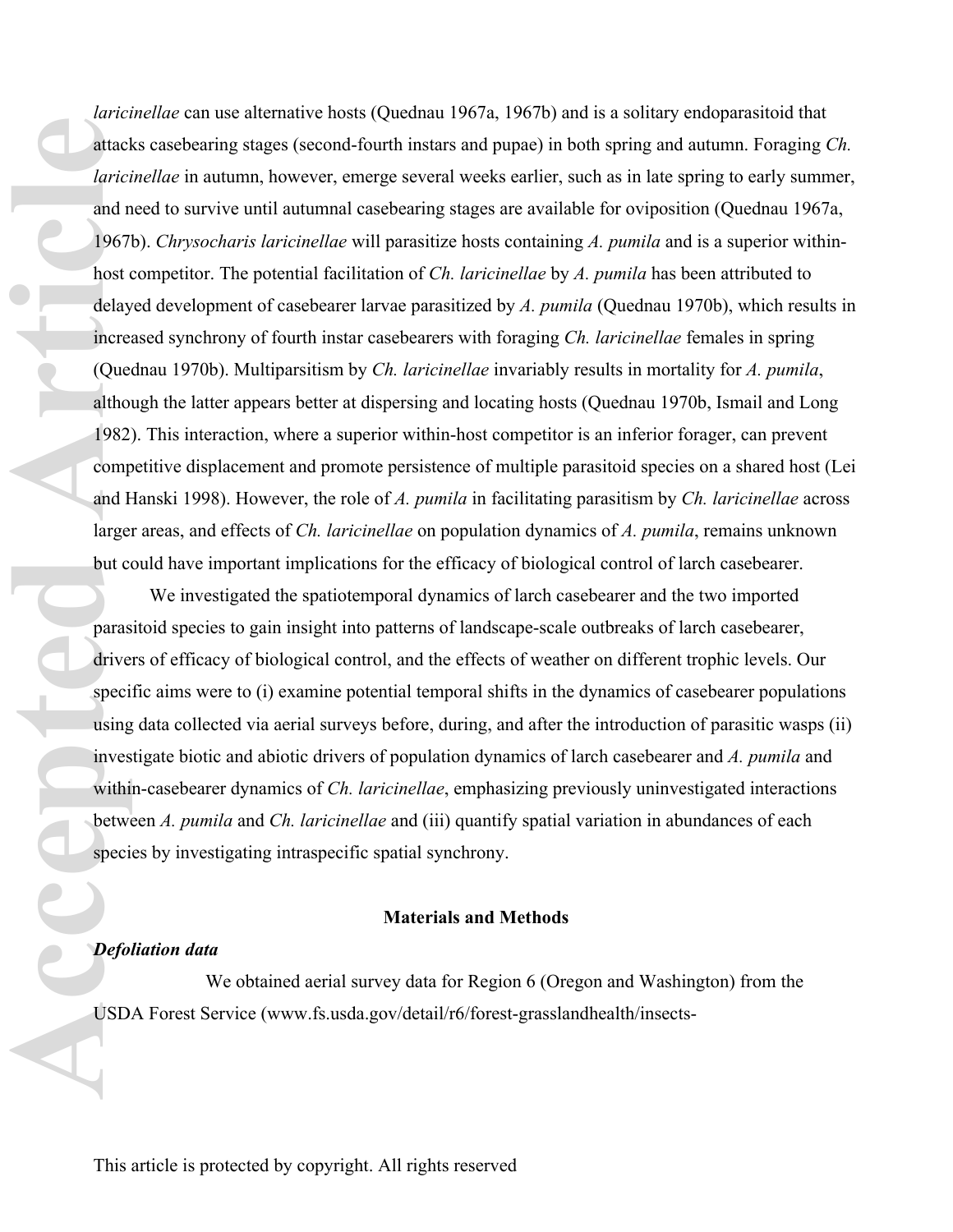diseases/?cid=stelprd3791643, accessed 20 January 2020). Annual surveys were conducted in fixedwing aircrafts by forest health experts from the Washington Department of Natural Resources, Oregon Department of Forestry, and USDA FS Forest Health Protection. Spatially referenced polygons indicating defoliation of western larch by larch casebearer were compiled using the geographic information system (GIS) capabilities of R statistical software. Specific packages used included rgdal (Bivand et al. 2019), raster (Hijmans 2020), geosphere (Hijmans 2019), and tidyverse (Wickham et al. 2019). Analyses throughout were conducted using R statistical software v.3.5.0 (R Core Team 2020) and all data supporting the results are archived in the Purdue University Research Repository (see Data Availability). **Accession 1999**<br>
Article<br>
Article<br>
Core<br>
Repo<br>
Polyg<br>
(e.g., forest<br>
detec<br>
Proxy again<br>
defol<br>
note 1<br>
surve<br>
Ward<br>
follow<br>
forest<br>
a time Greno<br>
Proxy again<br>
defol<br>
note 1<br>
surve<br>
Ward<br>
follow<br>
forest<br>
a time Greno<br>
a m

We included polygons (i) for which larch casebearer was listed as the first (95.7% of polygons), second  $(3.8\%)$ , or third  $\left(\frac{<1\%}{*l*}\right)$  agent of disturbance and (ii) from all defoliation intensities (e.g., trace, moderate, heavy). We also assumed that, based on the presence of data for at least one forest disturbance agent in each year of our time series, that damage from casebearer would have been detected if present. However, we could not confirm that all sites/areas were surveyed in all years.

To assess shifts in population dynamics of larch casebearer – using mapped defoliation as a proxy for abundance –through time, hectares defoliated per year was  $ln(x+1)$ -transformed and plotted against year. To further examine patterns in the vicinity of historical sampling sites, we also plotted defoliation within a convex hull polygon with a 10 km buffer that enclosed our sites (Fig. 1a). We note that some unknown percentage of defoliation is attributable to needle diseases, but ground surveys confirmed the widespread abundance of larch casebearers in Oregon and Washington (see Ward and Aukema (2019b) for details).

Periodicity of defoliation and changes therein were quantified using wavelet analysis following the approach Klapwijk et al. (2018) employed to examine oscillatory dynamics of several forest insects. Briefly, wavelet analysis estimates the fit of wavelets (oscillating periodic functions) to a time series (Cazelles et al. 2008). We used the continuous Morlet wavelet transform (Farge 1992, Grenfell et al. 2001) to calculate the wavelet spectrum of  $ln(x+1)$ -transformed casebearer defoliation. Periodicity through the times series was assessed using a contour plot of the wavelet power spectrum, a matrix of period (number of years) by time (year) (Torrence and Compo 1998). Statistical significance of wavelet power at  $\alpha$  = 0.05 was determined by comparison with a first-order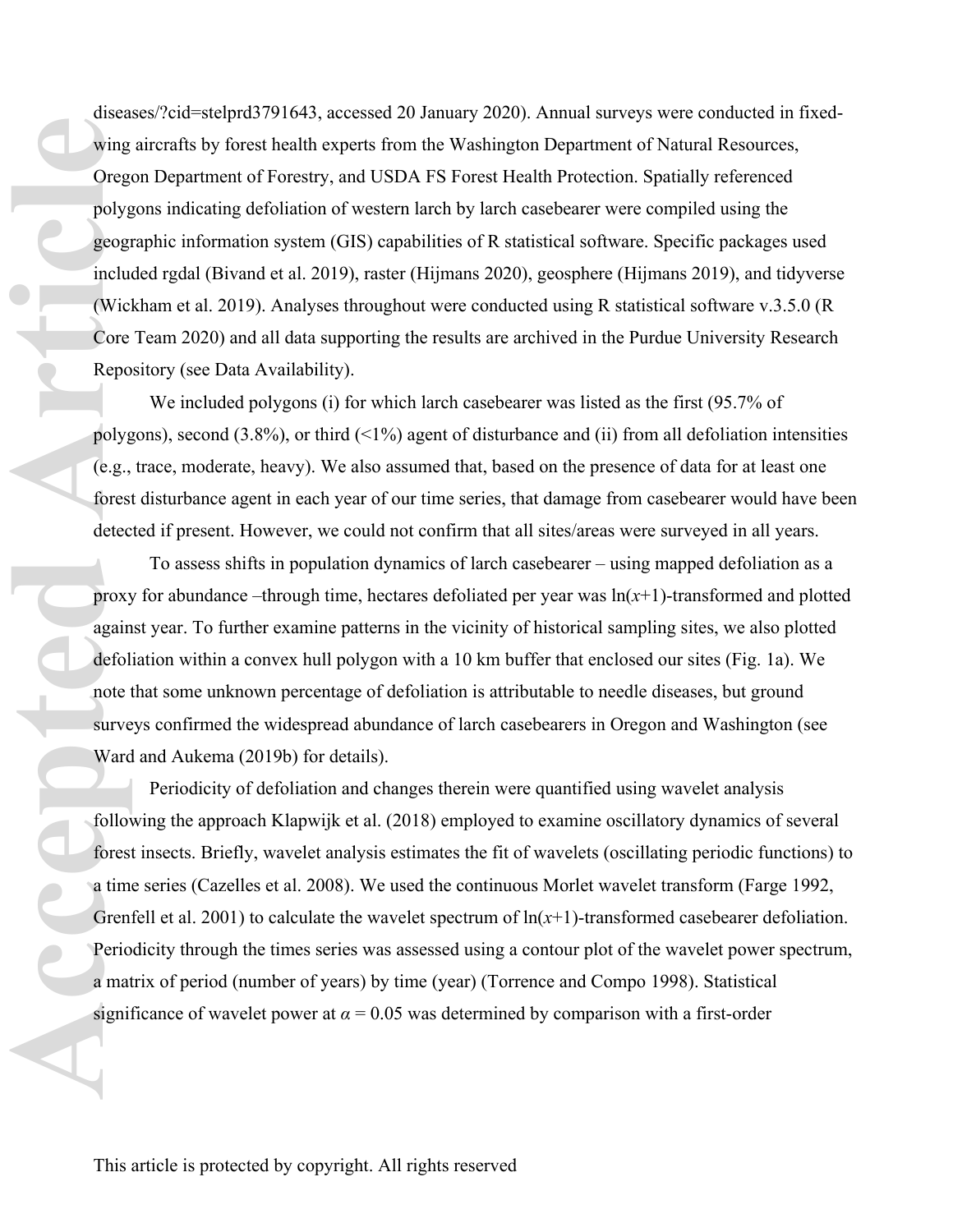autoregressive (AR(1)) process. Wavelet analyses were conducted via the biwavelet package in R (Gouhier et al. 2019).

## *Historical branch-level data*

We analyzed data documenting population dynamics of larch casebearer and parasitism rates by *A. pumila* and *Ch. laricinellae* at 13 sites from 1972-1995. For a detailed description of sampling methods used to collect these data, see Ryan (1983, 1997). Briefly, four terminal branches 45 cm in length were clipped from the lower (1 branch), mid (2 branches) and upper crowns (1 branch within reach of a 12.2 m pole-pruner) of 5 or 10 western larch trees (height range: 6 to 25 m) per site across 13 sites in Oregon and southern Washington (Fig. 1). Sampling was conducted twice per year, once in December-March (winter) and again in June (spring). Larch casebearer densities were recorded as the number of casebearing larvae (winter and spring sampling) or adults (spring sampling only) per 100 buds per site. Parasitism rates were determined from these samples as described below.

Prior to 1981, percent parasitism by *A. pumila* was determined using June samples. From 1981 onward, parasitism by *A. pumila* was estimated via dissection of overwintering hosts from winter samples. Parasitism rates by the first generation of *Ch. laricinellae* were estimated by dissection of winter samples whereas parasitism rates during the second generation were estimated by rearing wasps from hosts collected in spring (% parasitism = no. of adult *Ch. laricinellae* / [no. of adult parasitoids + no. of adult casebearers]). Before 1983, when overwintering larvae were extremely abundant and parasitoid populations were building, a subsample of cases were obtained to determine percent parasitism. After 1983, all cases were processed. Combined parasitism for *Ch. laricinellae*  was expressed on a site by site basis as  $1 - (s_1 s_2)$ , where  $s_1$  is the proportion of unparasitized larvae surviving during winter and  $s_2$  is the proportion of unparasitized larvae in spring (Ryan 1997). **Access 13**<br> **Access 13**<br> **Access 13**<br> **Access 13**<br> **Access 13**<br> **Access 13**<br> **Access 13**<br> **Access 13**<br> **Access 13**<br> **Access 14**<br> **Access 14**<br> **Access 14**<br> **Access 14**<br> **Access 14**<br> **Access 14**<br> **Access 14**<br> **Access 14**<br>

# *Host-parasitoid dynamics*

For larch casebearer, the mean numbers of overwintering larvae and adults per 100 buds in year *t* were expressed as  $O_t$  and  $N_t$ , respectively. Abundances for *A. pumila*  $(A_t)$  and *Ch. laricinellae*  $(C_t)$  (Quednau 1967a, 1967b) were calculated as the percent of overwintering larvae parasitized  $\times$  no. of overwintering larvae per 100 buds, given that *A. pumila* is solitary (Quednau 1970a) and that only one adult wasp typically emerges from hosts parasitized by *Ch. laricinellae* (Quednau 1967a, 1967b). Given that *Ch. laricinellae* can use alternative hosts, the interannual fluctuations in densities of this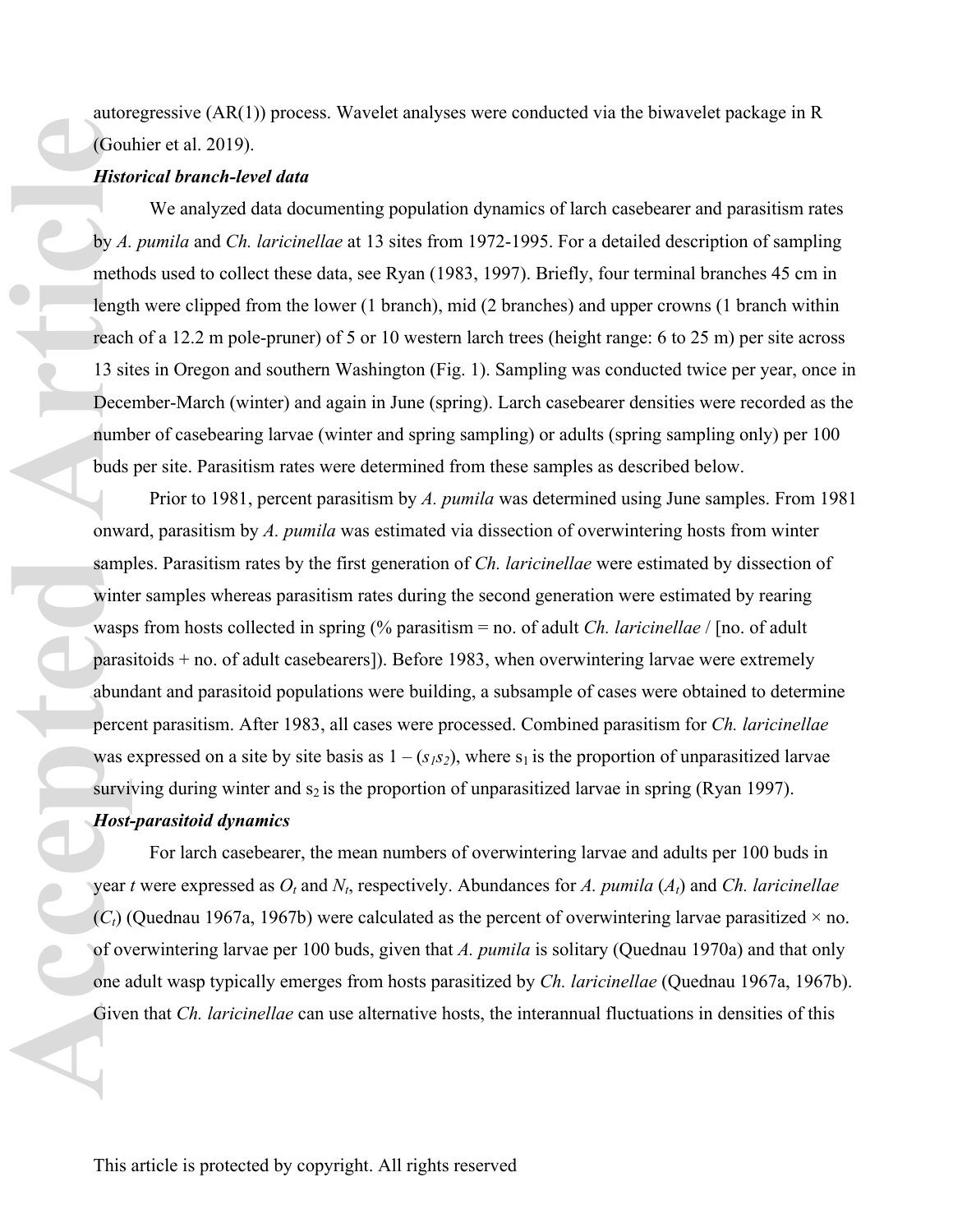wasp we investigated relate strictly to patterns within larch casebearer populations, and are not necessarily reflective of region-wide dynamics. Thus, we refer to such fluctuations as "withincasebearer", rather than "population", dynamics of *Ch. laricinellae*. Spring parasitism rates by *Ch. laricinellae* were not included in models characterizing the within-casebearer dynamics of *Ch. laricinellae* to focus on a single rather than composite (e.g., summing abundances from two generations) measure of wasp density and to facilitate parallel analyses between parasitoid species.

We calculated population growth rates for hosts in year *t* as  $ln(O_{t+1} + 0.001) - ln(O_t + 0.001)$ , represented as  $R_t^0$  for larch casebearer. Growth rates for A. pumila populations  $(R_t^A)$  and withincasebearer densities of *Ch. laricinellae*  $(R_t^C)$  were defined in a manner equivalent to  $R_t^O$ . Analyses of interannual population change focused on overwintering larvae (*Ot*) to maintain consistency with parasitoid analyses, which evaluated winter samples. We used a linear mixed-effects model framework to investigate region-wide trends in interannual fluctuations for each species as a function of biotic and abiotic (weather) variables while accounting for variation due to site. For each model, a random intercept was fit for each site. Mixed effects models were constructed using the lme4 package (Bates et al. 2015) and degrees of freedom were estimated using Satterthwaite's approximation via the lmerTest package (Kuznetsova et al. 2017) and rounded down to the nearest integer for presentation. Two "biotic" models – those with only predictors such as conspecific densities and parasitism rates (Berryman 1991, 1996) – were first constructed for larch casebearer, one each for 1972-1980 (Model 1) and 1981-1995 (Model 2). Analyzing these time periods enabled us to investigate changes in the dynamics of casebearer populations after the build-up of parasitoid populations. Regression frameworks have been used to model growth rates of other forest insects as a function of intraspecific densities and attack rates from natural enemies (Berryman 2003, Weed et al. 2017). Frame<br>
Recessors<br>
Contained Article<br>
Article<br>
Larticle<br>
Supplement<br>
The Case interactions<br>
The Case interactions<br>
The Case interactions<br>
Case Interactions<br>
Case Interactions<br>
Ch. *La* proce<br>
(i) by paras<br>
resolu<br>
was f

We then constructed similar biotic models to quantify dynamics of *A. pumila* (Model 3) and *Ch. laricinellae* (Model 4) across 1981-1995 and reduced models using backwards elimination procedures such that only predictors with *P* < 0.05 remained. Analyses focused on 1981-1995 because (i) by 1981 both parasitoids were considered established in the region (ii) this permitted us to analyze parasitism data sampled in a consistent manner (see sampling protocols above) and (iii) high resolution weather data were available beginning in January 1981. Adult density (*Nt*) rather than *O<sup>t</sup>* was fit as a predictor in models of parasitoid dynamics given that wasps would most likely respond to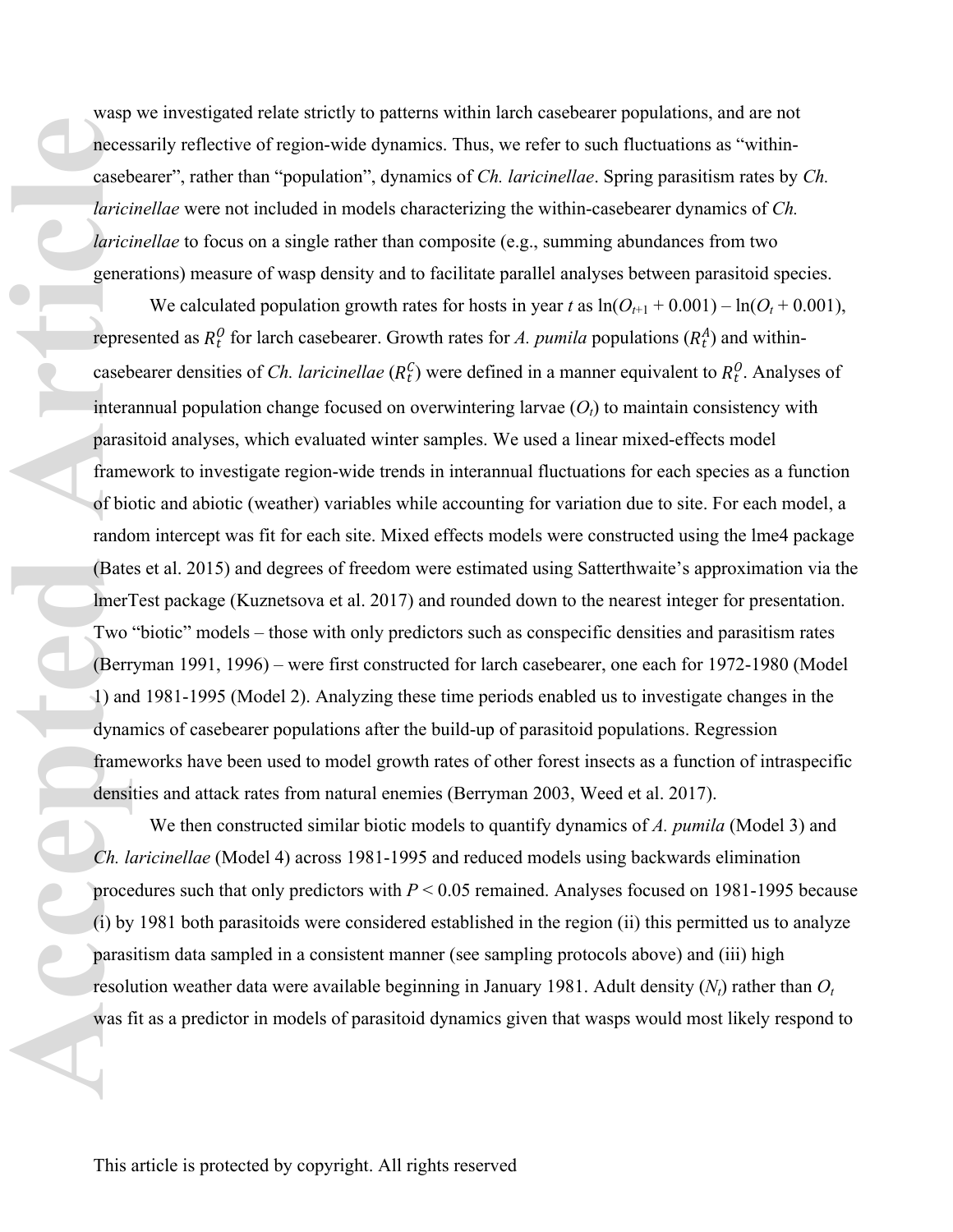abundances of adults. That is, not all overwintering larvae necessarily activate to become hosts for spring foraging *Ch. laricinellae* or survive to adults that oviposit eventual hosts for foraging *A. pumila*  later in the growing season. Site  $\times$  year observations preceded and followed by zero values – strings of zeros not reflective of changes in densities – were excluded from analyses of insect dynamics, resulting in time series of variable lengths for each site. For the 1972-1980 model, only intraspecific densities  $(O_t, O_{t-1})$  were considered due to extremely low densities of parasitoids across the region during this period (Fig. 2) and the absence of daily weather data needed to construct a bioclimatic model (see below). **Accession**<br> **Accessing the Contract of Zee**<br> **Accessing during mode**<br> **Accessing the Article Space is the Contract of Article Space is an equal of the Contract of Article Space is also<br>
And e Tespe terms<br>
(Bjør autoc sign** 

Species specific, inverse distance weighted (IDW) averages of growth rates were developed in an equivalent manner to Walter et al. (2015) and included in corresponding models to account for spatial autocorrelation in model residuals. For a given site *i*, weights were calculated as

$$
w_{ij}=\frac{1}{d_{ij}^2}
$$

where *d* is the distance (km) between site *i* and *j* in a UTM Zone 11 projection. A histogram of pairwise distances is provided in Appendix S1: Fig. S1. The IDW mean growth rate in year *t* for species *X* was calculated as

$$
IDX_t = \frac{\sum_{j=1}^n w_{ij} R_{jt}^X}{\sum_{j=1}^n w_{ij}}
$$

and expressed as *IDO<sup>t</sup>* , *IDA<sup>t</sup>* , and *IDCt* , for casebearer larvae, *A. pumila*, and *Ch. laricinellae*, respectively. Spatial autocorrelation in residuals of final, reduced models with and without the IDW terms was compared using nonparametric spatial covariance functions fit with the ncf package in R (Bjørnstad and Falck 2001, Bjørnstad 2020). IDW predictors sufficiently reduced spatial autocorrelation (Appendix S1: Fig S2) and were retained in models irrespective of statistical significance. Definitions of all biotic variables are provided in Table 1.

Once best fitting biotic models were developed, we quantified the utility of weather predictors for explaining variation in insect dynamics (bioclimatic models). Weather predictors were developed using the Parameter-elevation Regressions on Independent Slopes Model (PRISM 2019). For larch casebearer, we extracted two suites of weather variables to evaluate (i) predictors based on laboratory assays of casebearer development (Ward et al. 2019b) and bioclimatic analyses of larch casebearer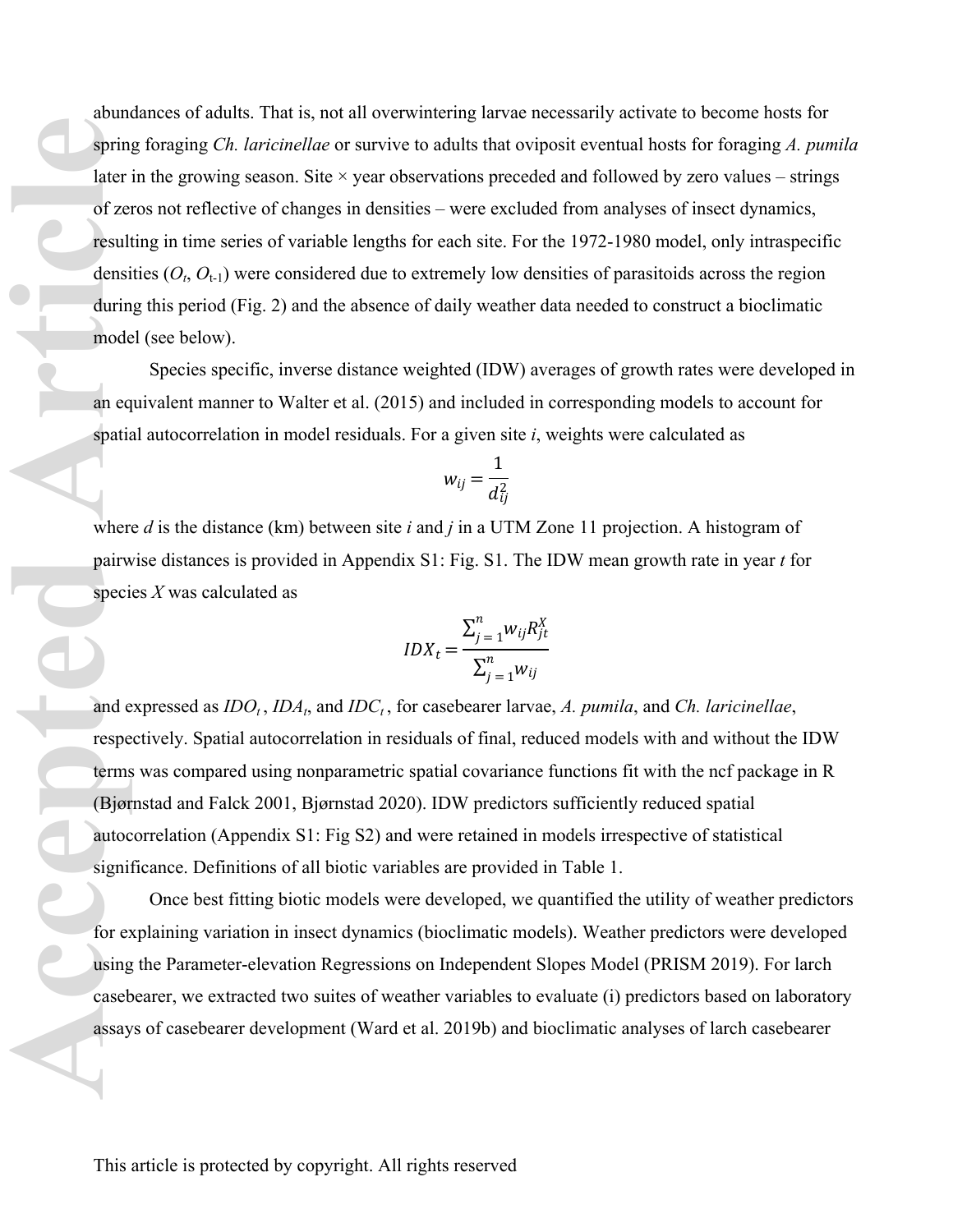outbreaks in Minnesota in which degree-day accumulation during the growing season, minimum temperatures in autumn, and spring precipitation were positively correlated with the incidence of defoliation of eastern larch (Ward and Aukema 2019a) and (ii) generic bioclimatic predictors (e.g., temperature means and extremes, precipitation totals) to account for potential differences in the thermal biology of casebearer populations on western vs. eastern larch (Ward et al. 2020). The generic bioclimatic predictors were developed using the dismo package in R (Hijmans et al. 2017) on PRISM climate data spanning 1 January to 31 October of each year. Thus, generic bioclimatic predictors were based on weather experienced by casebearer from the overwintering stage  $(F_0)$  generation) to the casebearing stage the following autumn (*F*1 generation). Bioclimatic predictors from analyses of eastern larch (el-bioclimatic) and generic predictors (gen-bioclimatic) are described in Table 2. Parasitoid dynamics were modeled as a function of gen-bioclimatic predictors.

Bioclimatic models were developed using a two-step approach. We first fit each weather predictor individually into reduced biotic models. All weather predictors with *P* < 0.15 – the threshold for entry into models aimed at protecting against overfitting and reducing inclusion of potentially collinear terms – during this step were then added simultaneously into the reduced biotic model and backwards elimination was again used to obtain a final "el-bioclimatic" model for larch casebearer (Model 5a) and "gen-bioclimatic" models for larch casebearer (Model 5b), *A. pumila* (Model 6), and *Ch. laricinellae* (Model 7). Only weather predictors were considered for elimination during this step. Temporal trends for bioclimatic predictors occurring in final, reduced models are provided in Appendix S1: Fig. S3. Parasitism terms for the parasitoid not represented in the response variable were included in models to evaluate negative effects of *Ch. laricinellae* on *A. pumila* due to multiparasitism and positive effects of *A. pumila* on *Ch. laricinellae* arising from delayed development of hosts parasitized by *A. pumila*. Model structures for each full biotic and bioclimatic model are provided in Table 3. Final models (reduced versions of Models 1-2, 5a, and 6-7) are presented in the main text, whereas results from all full models and reduced versions of Models 3-4 and 5b are presented in Appendix S1. Statistical significance for all modeling was determined using a Type I error rate of  $\alpha = 0.05$ . **Accession**<br> **Accession**<br> **Accession**<br> **Accession**<br> **Accession**<br> **Accession**<br> **Accession**<br> **Accession**<br> **Accession**<br> **Accession**<br> **Accession**<br> **Accession**<br> **Accession**<br> **Accession**<br> **Accession**<br> **Accession**<br> **Accession**<br>

# *Spatial dynamics*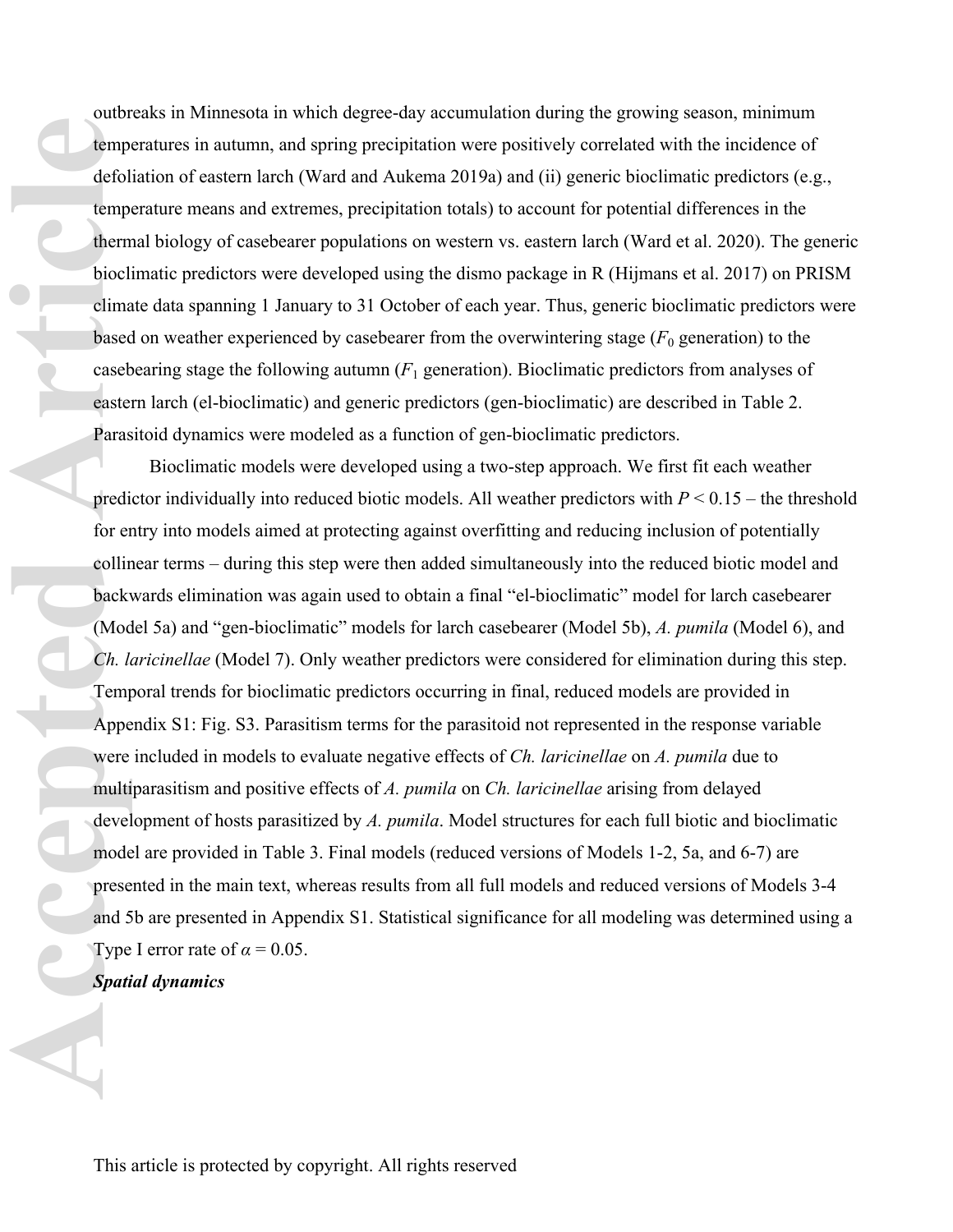There was considerable variation in host densities and parasitism rates both within and between sites (Fig. 2). To gain insight into variability in interannual fluctuations, we quantified intraspecific spatial synchrony in densities of each species as well as parasitism rates by the two wasps. Synchrony – the correlation between intraspecific abundances through time as a function of distance – was estimated using nonparametric spatial covariance functions fit with the ncf package in R (Bjørnstad and Falck 2001, Bjørnstad 2020). For hosts, densities of larvae and adults were analyzed and densities of all three species were  $ln(x+0.001)$ -transformed. Casebearer densities were analyzed across two time periods (1972-1980 and 1981-1995) to investigate synchrony before and after widespread establishment of parasitoids, whereas analyses for parasitoids were again limited to data from 1981-1995. Mean synchrony and associated confidence intervals were estimated from 1000 bootstrapped samples. **Exercise 1.3**<br> **Accepted Articles**<br> **Accepted Articles**<br> **Accepted Articles**<br> **Accepted**<br> **Accepted**<br> **Accepted Articles**<br> **Accepted Articles**<br> **Accepted Articles**<br> **Accepted Articles**<br> **Accepted Articles**<br> **Accepted Arti** 

## **Results**

## *Defoliation dynamics*

Analysis of defoliation data indicated that historical population dynamics could be approximately categorized into three phases: (i) outbreak levels in the early 1960s to early 1980s prior to parasitoid establishment, (ii) endemic levels from the early 1980s to the late 1990s following widespread parasitoid establishment, and (iii) outbreak levels from the late 1990s onward (Fig. 1b) despite the persistence of parasitoids. Defoliation was cyclical during the first phase with dominant periodicity of 2-3 years and 4-6 years (Fig. 1c). During the second phase, no defoliation was detected in the vicinity of our study area (Fig. 1b) and thus no periodicity was detected across the region (Fig. 1c). During the third phase, defoliation exhibited seemingly unstable dynamics with no detectable periodicity (Fig. 1c).

## *Host-parasitoid dynamics*

From 1972-1980, there was an average of  $64.9 \pm 4.3$  overwintering casebearer larvae and 51.5  $\pm$  3.6 SE adults per 100 buds. From 1981-1995, there were 19.0  $\pm$  2.1 SE overwintering larvae and 8.4 ± 1.3 SE adults per 100 buds (Fig. 2a). From 1981-1995, mean (±SE) parasitism rates by *A. pumila*  were 39.4 ± 2.0 % (range: 0 – 100; Fig. 2b) and combined parasitism rates by *Ch. laricinellae* were 4.2 ± 0.7 % (range: 0 – 63; Fig. 2c). Parasitism rates by *Ch. laricinellae* during winter sampling were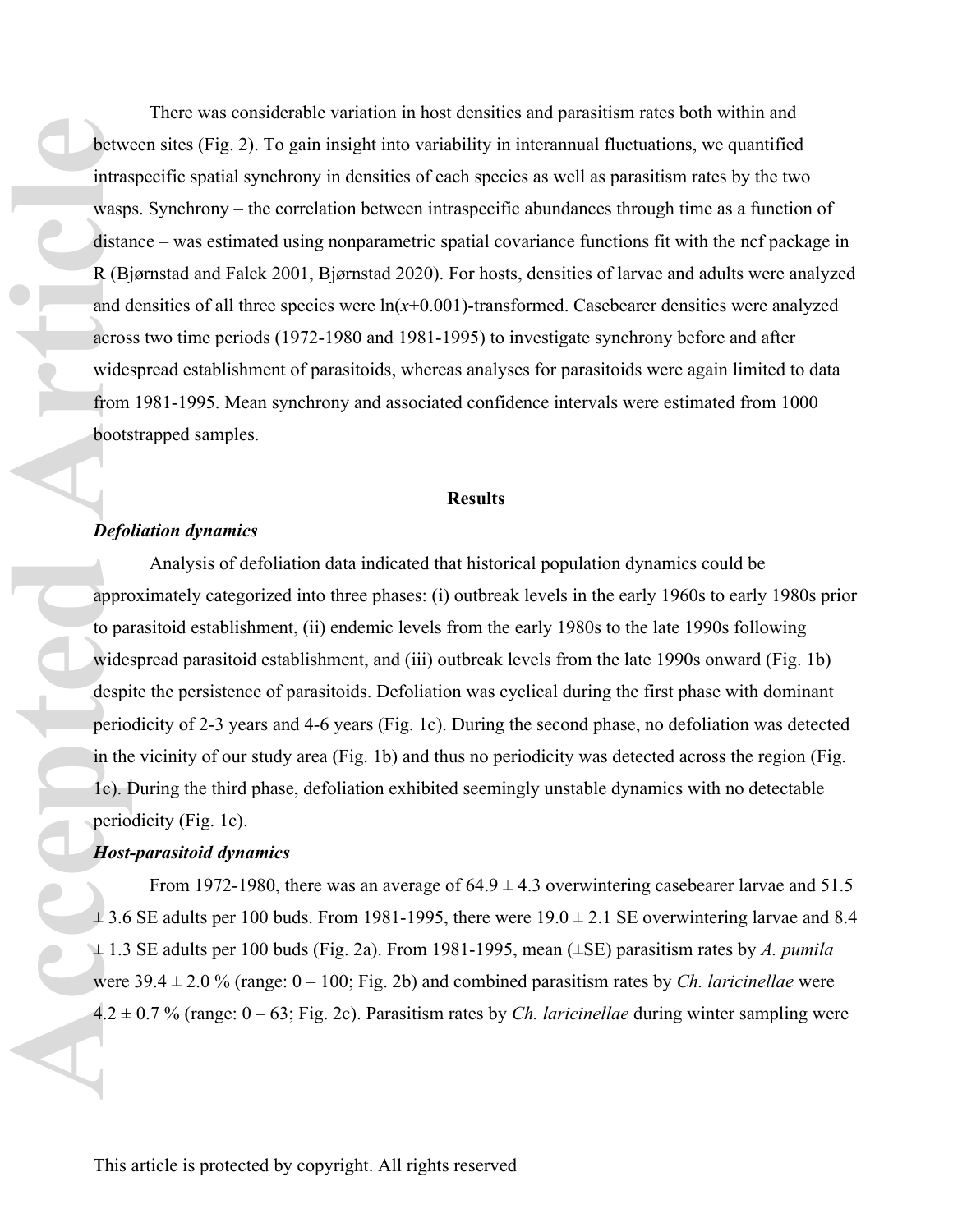$1.32 \pm 0.3$  % compared to  $3.5 \pm 0.6$  % during spring sampling. When evaluating the earlier time period prior to widespread establishment of biocontrol agents (1972-1980), analyses indicated that larch casebearer growth rates were inhibited by density dependence (Table 4a). Analysis of data from 1981-1995 indicated that population growth of casebearer was still moderated by current year densities, but that parasitism from *A. pumila* also significantly reduced host population growth (Table 4b). Casebearer dynamics were not mediated by parasitism from *Ch. laricinellae* (Appendix S1: Table S1b), although parasitism from this wasp could be influenced by its dispersal to or from alternative hosts.

Population dynamics of larch casebearer and *A. pumila* as well as within-casebearer dynamics of *Ch. laricinellae* were influenced by weather (Table 5). Similar to the biotic model for larch casebearer, the bioclimatic model indicated that population growth was negatively correlated with conspecific densities in the current year and current year parasitism from *A. pumila* while unveiling positive associations of population growth with warmer minimum temperatures in October (Table 5a). None of the generic bioclimatic predictors were associated with casebearer population growth, however (Appendix S1: Table S4). The bioclimatic models for *A. pumila* (Table 5b) and *Ch. laricinellae* (Table 5c) indicated that growth rates of both wasps increased with host densities in the current year but decreased with densities of conspecifics in the current year and warmer annual maximum temperatures. There was also evidence of a synergistic interaction between parasitoid species, given that within-casebearer densities of *Ch. laricinellae* increased with current year parasitism by *A. pumila* (Table 5c) but no negative effects of *Ch. laricinellae* parasitism on population growth of *A. pumila* were detected (Table 5b; Appendix S1: Table S2). We caution that dynamics of *Ch. laricinellae* quantified here may not reflect region-wide dynamics of this wasp given its ability to use alternative hosts. perio<br>
larch<br>
1981<br>
densi<br>
4b). (<br>
S1b),<br>
hosts<br>
of *Ck*<br>
caseb<br>
conspositi<br>
None<br>
hosts<br>
positi<br>
None<br>
howe<br>
larici<br>
curre<br>
maximised<br>
speci<br>
paras<br>
grow<br> *Ch. la*<br>
use a<br> *Spati*<br>
speci<br>
Prior<br>
Prior<br>
Prior<br>
Prior<br>
Prior

#### *Spatial dynamics*

Within each of the two time periods analyzed (1972-1980 and 1981-1995), patterns of spatial synchrony in larch casebearer larvae and adult populations were approximately equivalent (Fig. 3a,b). Prior to 1980, however, densities of larvae and adults were synchronous up to ~20 km (Fig. 3a). From 1981-1995, adults did not exhibit spatially synchronous fluctuations at any distance whereas larvae were spatially synchronous at distances from  $\sim$ 10-45 km (Fig. 3b). The absence of synchrony for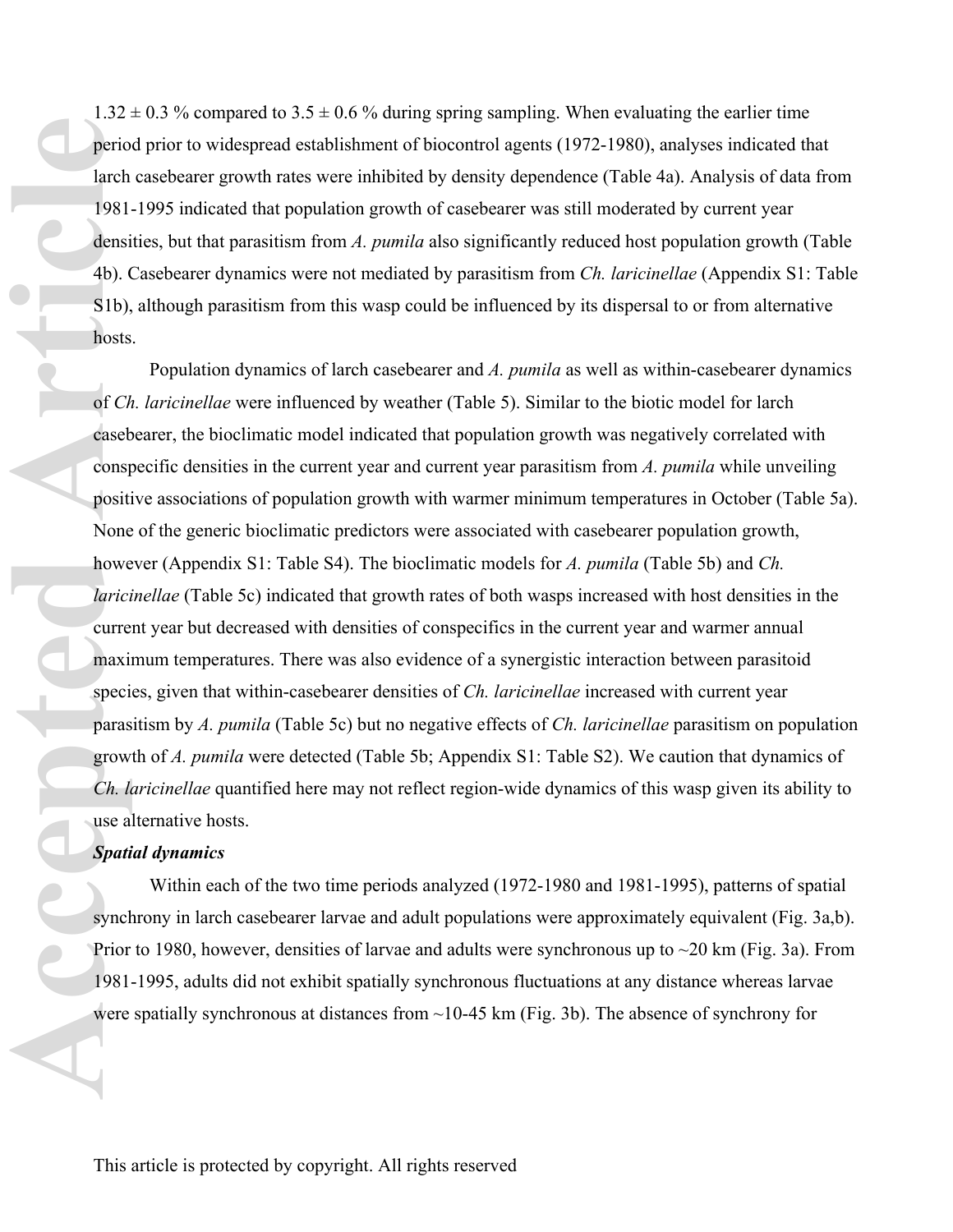larvae at distances <10 km might have been due to the dearth of pairs of sites spaced 0-10 km apart (Appendix S1: Fig. S1); that is, sample size at shorter pairwise distances was low. Parasitism rates by *A. pumila* (Fig. 3c) and *Ch. laricinellae* (Fig. 3d) were synchronous beyond 80 km, whereas parasitoid densities exhibited no statistically significant synchrony at lag distances of zero. The absence of synchrony in parasitoid densities could be due in part to variability in casebearer densities, given that the latter were used to estimate the former.

## **Discussion**

Climate can have disparate effects on the distribution and abundance of herbivores and their natural enemies (Jeffs and Lewis 2013). These dynamics are further complicated when multiple species of natural enemies interact to mediate herbivore population growth (Denoth et al. 2002, Stiling and Cornelissen 2005). Our study indicates that warmer autumnal minimum temperatures increased growth rates of casebearer populations (Table 5a) while warmer maximum temperatures inhibited growth *of A. pumila* populations and within-casebearer densities of *Ch. laricinellae* (Table 5b). Furthermore, negative impacts of weather on one parasitoid species might cascade to moderate efficacy of the other, given that prior parasitism from *A. pumila* was associated with increased growth of within-casebearer densities of *Ch. laricinellae* (Table 5c). Taken together, our results suggest that climatic warming might have contributed to recent outbreaks of the non-native larch casebearer by exerting opposing influences at different trophic levels. **Example A. pu**<br> **A. pu**<br> **A. pu**<br> **Constant density synchric in the la<br>
matur specifical of will increase in this 5b). If effice<br>
of will climate exert oscill<br>
levels which flucture (Büning to ho, suital factor)<br>
(Will fl** 

Analyses of aerial survey data indicated that casebearer populations exhibited cyclical oscillations prior to parasitoid establishment but shifted into a period of low, endemic population levels and, eventually, into unstable dynamics without detectable periodicity. During time periods in which defoliation was not detected, low density casebearer populations could have undergone cyclical fluctuations but failed to surpass a discoloration threshold, thus escaping detection from aerial surveys (Büntgen et al. 2020). Depending on the functional responses (e.g, Type II vs. III) of natural enemies to host densities and resource enrichment for prey (e.g., increases in larch susceptibility to or suitability for casebearer), cyclical dynamics could emerge or be lost (Uszko et al. 2017), but such factors are currently unknown in this system. Loss of cycles have been observed in other taxa (Williams et al. 2004, Ims et al. 2008) and, in some instances, climatic warming has been implicated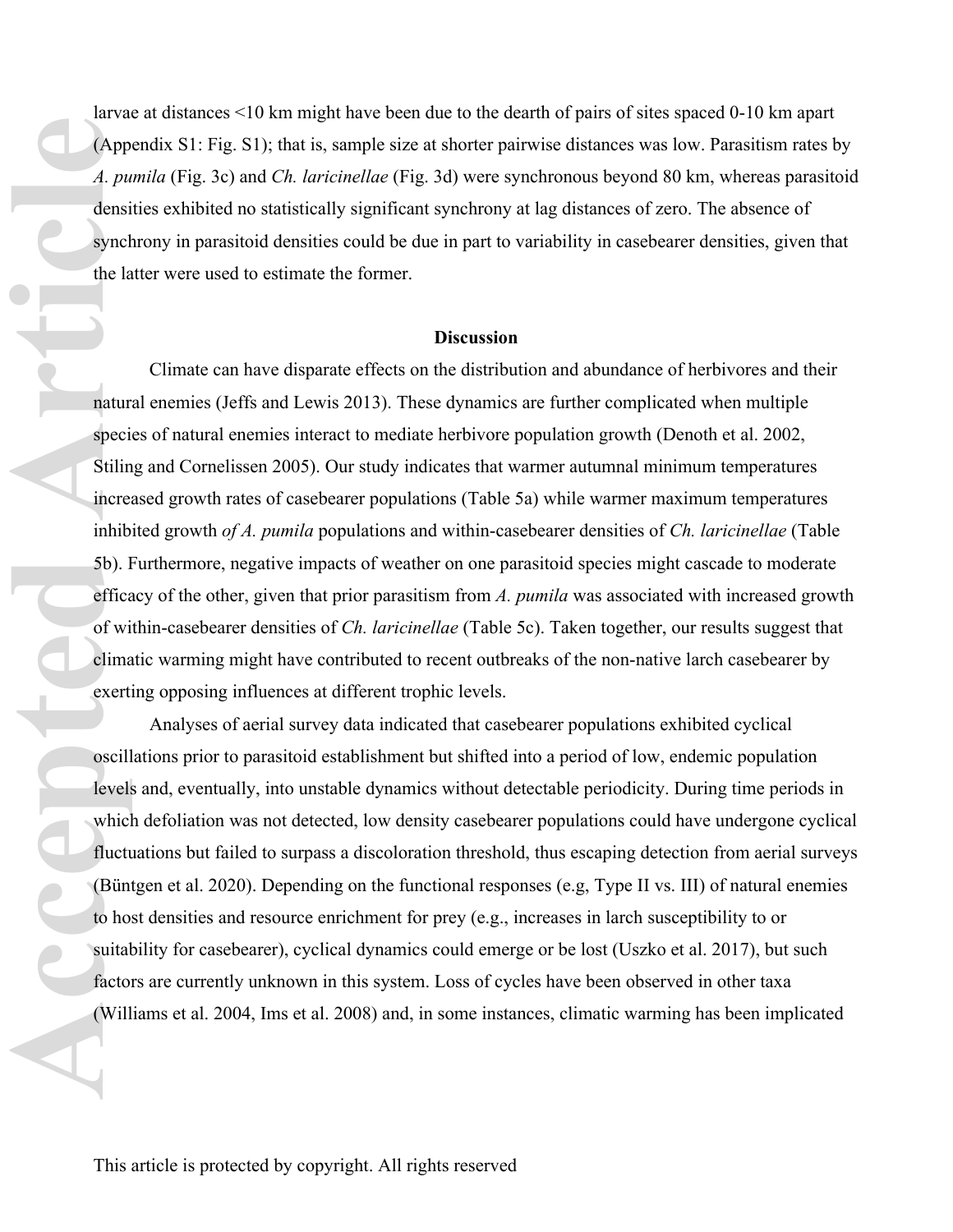in driving such losses (Johnson et al. 2010, Cornulier et al. 2013). Warming could be a plausible cause for the loss of cycles here (e.g., temperature driving the system across a stability boundary (Uszko et al. 2017)), but any effects are somewhat confounded with the abundance of parasitoids in this system and disentangling any contributions from these factors to changes in casebearer cycles, especially without continued larval sampling from 1996 onwards, is challenging. Moreover, recent defoliation patterns might not be driven by host-parasitoid interactions and could be attributable to casebearers irrupting to densities above their carrying capacity and subsequently collapsing, for example, due to resource depletion.

Warmer minimum temperatures in October –potentially associated with decreased mortality from acute cold exposure – appeared to benefit casebearer populations on western larch. The incidence of casebearer defoliation on eastern larch increased with both warmer minimum temperatures in autumn and warmer growing seasons (Ward and Aukema 2019a), as the latter likely results in higher proportions of larvae successfully developing into the overwintering stage (Ward et al. 2019a). We did not detect a relationship between casebearer population growth and degree-day accumulation (Appendix S1: Table S4a). Casebearers residing on western larch activate over 100 degree-days earlier than those on eastern larch when exposed to the same environmental conditions (Ward et al. 2020), potentially relaxing any constraints on population growth arising from insufficient degree-day accumulation. That is, earlier activation of the  $F_0$  generation (i.e., overwintering larvae) would provide more time for the  $F_1$  generation to reach the overwintering stage. Moreover, when feeding on western larch, casebearers could exhibit faster development rates during other larval stages, further moderating the influence of insufficient degree-day accumulation. **Cause**<br>
(Uszl<br>
this s<br>
espec<br>
defol<br>
caseb<br>
exam<br>
from<br>
incid<br>
temp<br>
result<br>
al. 20<br>
accur<br>
degre<br>
(War<br>
degre<br>
would feedii<br>
stage<br>
would feedii<br>
stage<br>
would feedii<br>
stage<br>
with<br>
have<br>
reduced is<br>
tage<br>
with<br>
have<br>
redu

Growth of *A. pumila* populations and within-casebearer densities of *Ch. laricinellae* decreased with warmer annual maximum temperatures (Table 5b,c), indicating that warmer temperatures might have compounding effects on casebearer outbreaks by (i) increasing casebearer growth rates and (ii) reducing growth rates of natural enemies. The timing of warming (spring vs. autumn) may have distinct influences on host and/or parasitoid ecology, although both October minimum temperatures and annual maximum temperatures have increased across our study region (Appendix S1: Fig. S3). Warmer temperatures significantly accelerated mortality of adult *A. pumila* in laboratory assays (Quednau 1970a), but ecological importance of adult longevity for *A. pumila* remains unknown.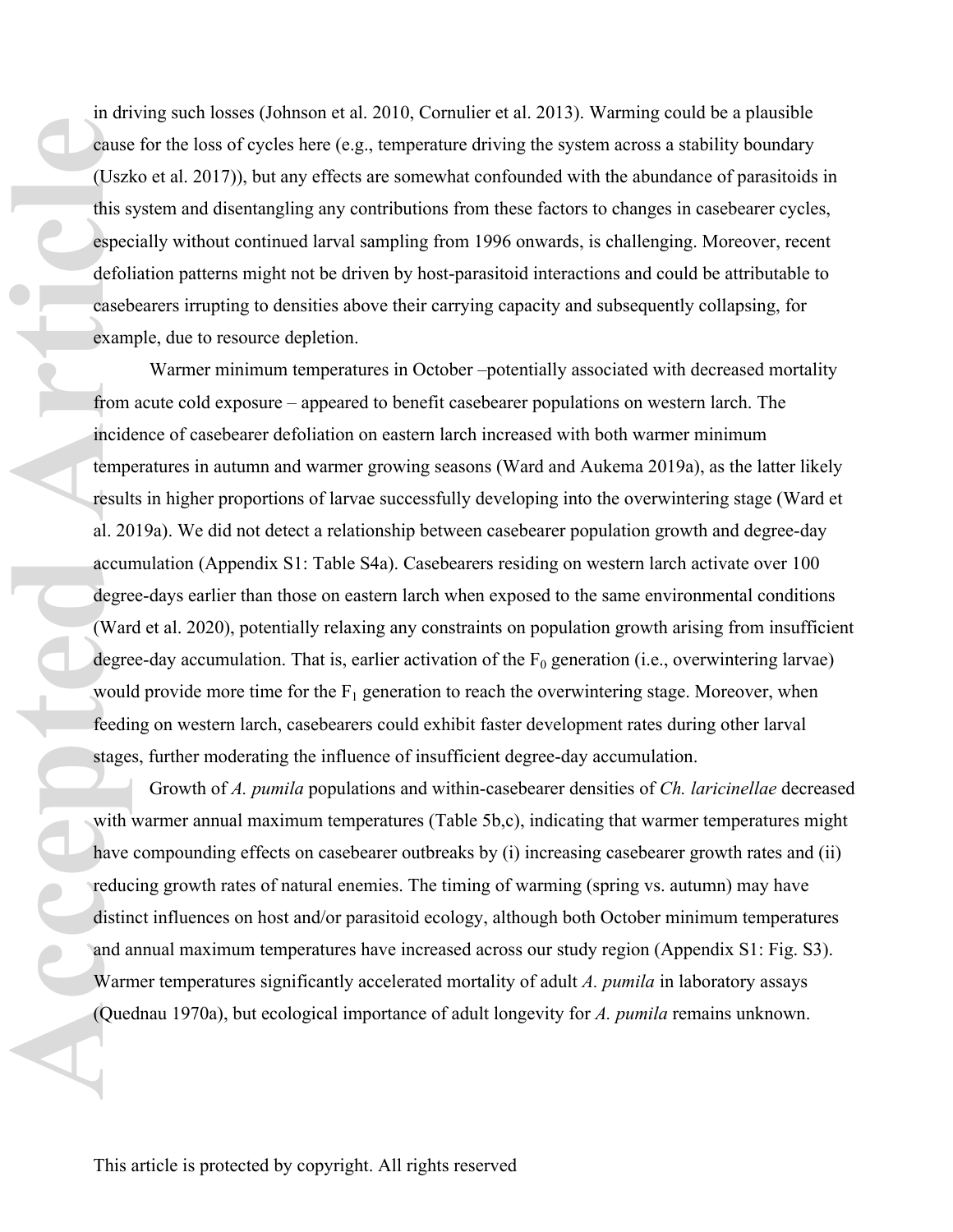Given the positive effects of *A. pumila* on within-casebearer densities of *Ch. laricinellae* (Table 5c), negative impacts of temperature on *A. pumila* performance could have cascading effects. Warmer summers have been implicated in decreasing efficacy of *Ch. laricinellae* (Ryan 1986), likely because time to adult mortality accelerates with temperature (Quednau 1967a) and females emerging in summer need to await casebearers in autumn to reproduce when alternative hosts are not available (Quednau 1970b). Thus, increased frequency and/or intensity of damaging warm temperatures might impact efficacy of one or both parasitoids by accelerating mortality of foraging females. There remain several other potential mechanisms, such as changes in parasitoid fecundity, parasitoid size, and/or host-parasitoid phenological synchrony (Hance et al. 2007) as well as parasitoid attack rates (Meisner et al. 2014) through which warmer temperatures could influence parasitoid efficacy.

Growth of *A. pumila* populations and within-casebearer densities of *Ch. laricinellae* increased in response to host densities (Table 5b,c), indicating the potential ability of both species to mount a numerical response. *Chrysocharis laricinellae* can use other hosts, and thus any numerical or functional response by this species might be influenced by the availability and abundance of alternative hosts. For example, *Ch. laricinellae* might rely on alternative hosts to sustain its population growth (Quednau 1970b) or wasps could disperse away from casebearer populations in search of alternative hosts when (i) only needle mining larch casebearers are present in mid-summer or (ii) intraspecific competition reaches a certain threshold, a mechanism that could contribute to the density dependent inhibition of within-casebearer growth rates (Table 5c). *Chrysocharis laricinellae*  could undergo a shift in host use when *A. pumila* parasitism rates are high, preferentially attacking casebearers vs alternative hosts. This latter mechanism is consistent with our findings but would indicate a shift in host preference (i.e., increased abundance on casebearer vs. other hosts) rather than a region-wide increase in abundance. Nonetheless, *Chrysocharis laricinellae* has been implicated in controlling populations of casebearer in northeastern Washington and on eastern larch (Quednau 1970b, Ryan 1997), but factors underlying the apparent inability of *Ch. laricinellae* to slow host population growth (Table 4b) in our study region remain unknown. **Accepted Articles**<br> **Accepted Articles**<br> **Accepted Articles**<br> **Accepted Articles**<br> **Accepted Articles**<br> **Accepted Articles**<br> **Accepted Articles**<br> **Accepted Articles**<br> **Accepted Articles**<br> **Accepted Articles**<br> **Accepted Ar** 

Intraspecific spatial synchrony was detected within-casebearer larvae and adults prior to 1980 and in parasitism rates from 1981-1995. Natural enemies are hypothesized to induce spatial synchrony in prey populations (Liebhold et al. 2004); however, synchrony was nearly absent in larval and adult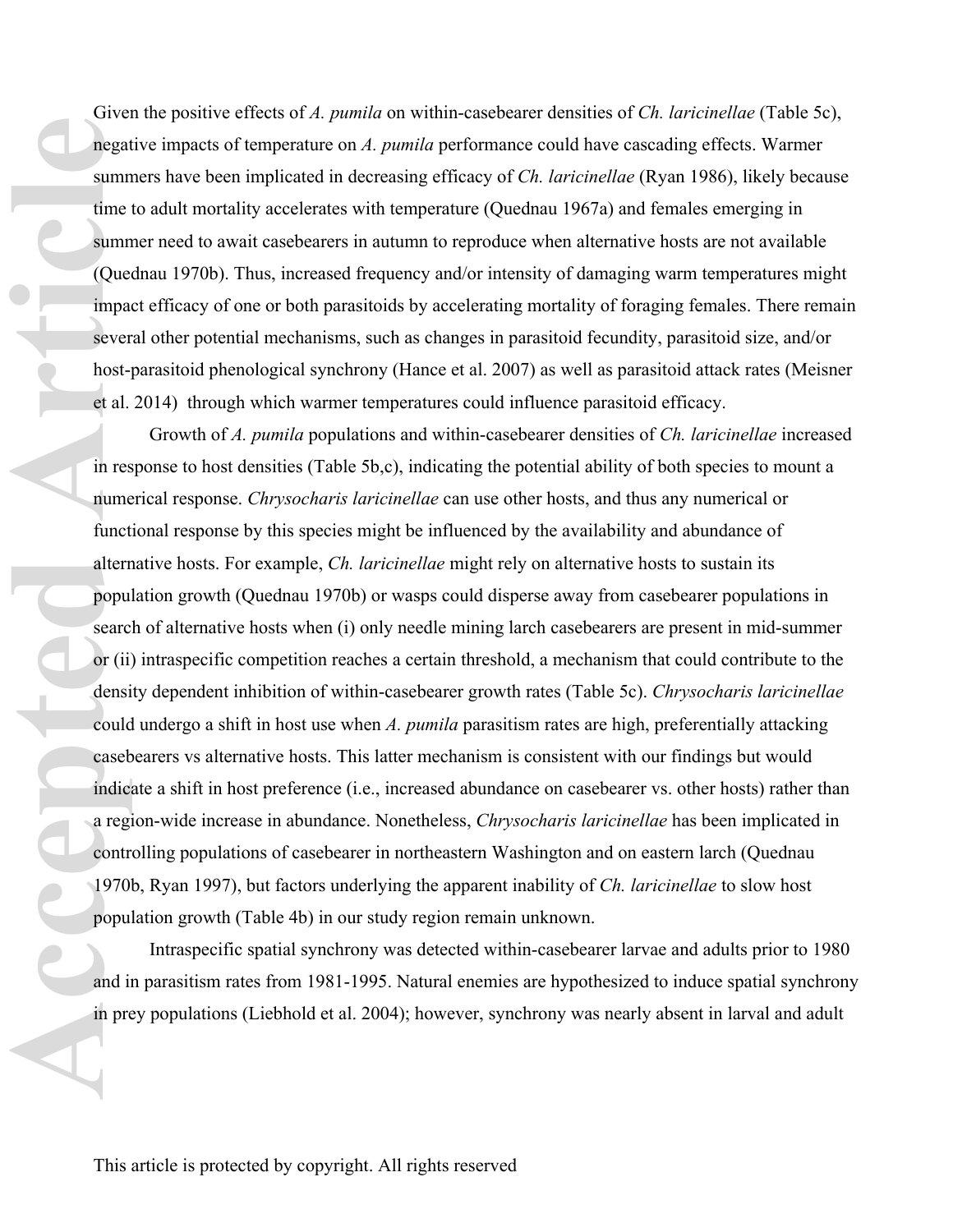casebearer populations from 1981-1995 when parasitoids were abundant. Although our analyses were not aimed at elucidating the effects of parasitoids on temporal patterns of host synchrony, theoretical models indicate that dispersal by natural enemies (i) to avoid intraspecific competition and (ii) into areas of high prey density can reduce spatial synchrony (Li et al. 2005). Climate has been implicated in driving synchrony in defoliation by larch casebearer, which was synchronous up to 321 km in western larch forests and 79 km in eastern larch forests (Ward and Aukema 2019b). Larval and adult abundances may be more prone to sampling error than defoliation and our investigations were at a different spatiotemporal scale than Ward and Aukema (2019b), which could influence results.

Despite the large variability in parasitism rates across our study period (Fig. 2b,c), parasitism was synchronous in both wasp populations at distances  $>80$  km. Parasitoid abundances (vs. parasitism rates) were not spatially synchronous, potentially owing to the variability in host abundances used in their calculation. Density-independent parasitism rates could have resulted in stronger synchrony among rates vs. abundances; that is, density-dependence would result in parasitism rates tracking host densities, and the latter had high variability (Fig. 3b). Indeed, parasitism rates by either wasp species were not associated with densities of overwintering larch casebearer larvae (Appendix S1: Fig. S4). Host abundance might be more likely to drive synchrony in specialist parasitoids, given that generalists might be influenced by densities of multiple host species. Conversely, if climate was the main driver, then synchrony might not be influenced by diet breadth, a pattern consistent with our finding that synchrony was similar between the specialist *A. pumila* and generalist *Ch. laricinellae* (Fig. 3c,d). Nonetheless, identifying drivers of synchrony, of which there may be several, is challenging and beyond the scope of this study. **Access**<br> **Access**<br> **Access**<br> **Access**<br> **Access**<br> **Access**<br> **Access**<br> **Access**<br> **Access**<br> **Access**<br> **Access**<br> **Access**<br> **Access**<br> **Access**<br> **Access**<br> **Access**<br> **Access**<br> **Access**<br> **Access**<br> **Access**<br> **Access**<br> **Access**<br> **A** 

Outbreaks in both western and eastern larch forests have occurred since the late 1990s despite the continued presence of both introduced parasitoids (Miller-Pierce et al. 2015, Ward and Aukema 2019b). While both parasitoid species are still known to be present in casebearer populations, their functional responses, which could mediate their responses to warming (Uszko et al. 2017), numerical responses, or population dynamics have not recently been investigated. It is not clear why this once successful biological control might be undergoing a prolonged lapse in efficacy, but there are several factors that could contribute to such a change (Goldson et al. 2014). Our re-analysis of historical data from the 13 western larch sites identified positive and negative effects of warm temperatures on larch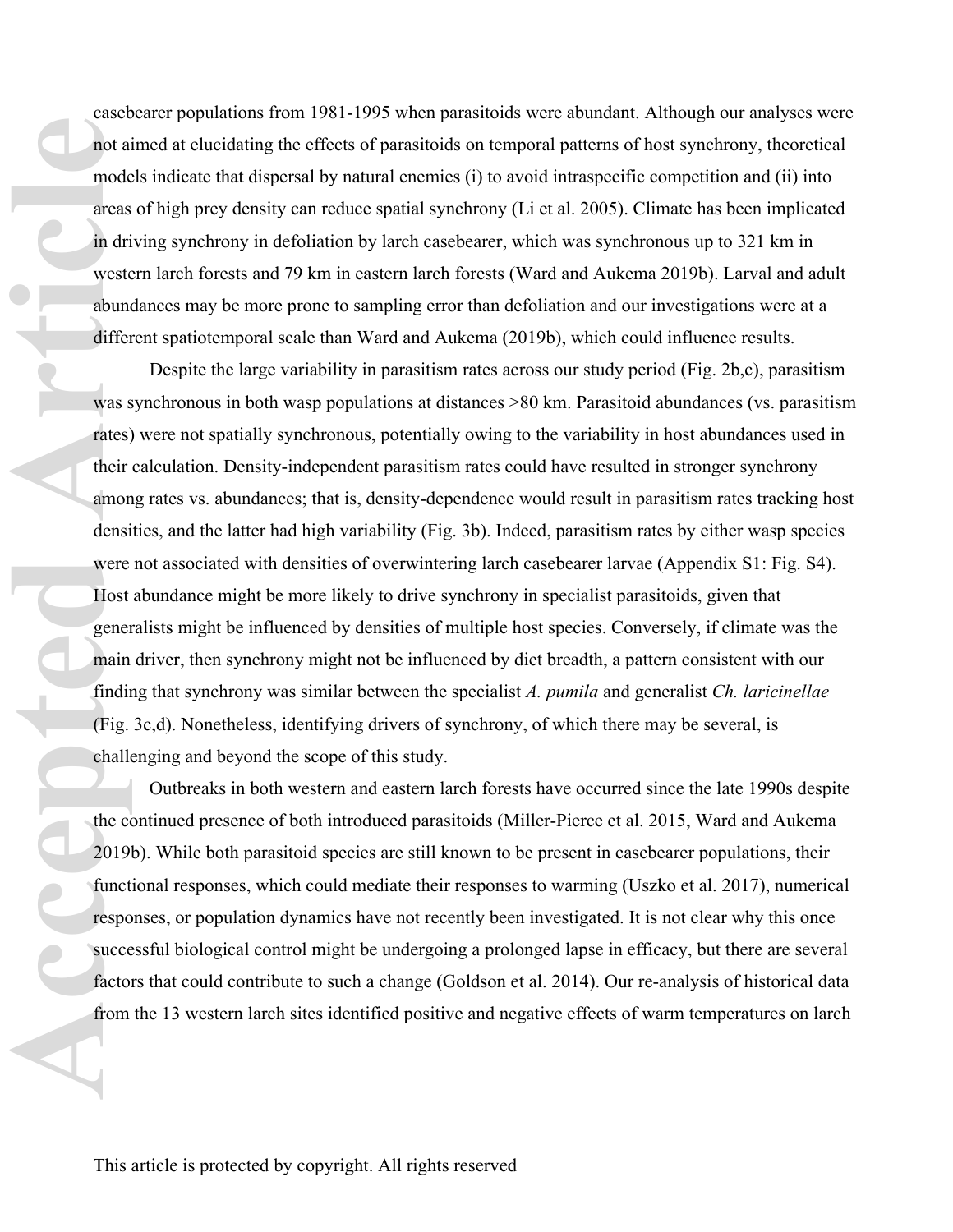casebearer vs. *A. pumila*, respectively. Given that *A. pumila* was considered the main controlling factor after its widespread establishment – a finding supported by our region-wide analyses –it is possible that longer-term climatic change has contributed to the recent return of casebearer outbreaks. We caution that (i) consideration of generic bioclimatic predictors indicated that casebearer dynamics were not significantly influenced by weather, potentially indicative of casebearer sensitivity to temperatures in smaller windows of time (e.g., late autumn), (ii) drivers of insect dynamics can be highly context-specific, varying across space and through time (i.e., key drivers could have changed or might not have been considered), and (iii) nonlinear effects of density-dependent and densityindependent factors on population dynamics were likely present (Higgins et al. 1997) but not considered.

Competition (May and Hassell 1981) or hyperparasitism (Rosenheim et al. 1995, Rosenheim 1998, Schooler et al. 2011) from other parasitoids, of which there are many associated with larch casebearer (Miller-Pierce et al. 2015), or evolved host resistance (e.g., parasitoid encapsulation) (Muldrew 1953) could drive decreases in parasitism. There were other factors, such as spring disappearance of larvae and mortality of needle miners, that were key mortality factors for casebearer prior to widespread parasitism (Ryan 1986). Relaxation of these and other mortality factors not compensated for by increased parasitism could lead to outbreaks. The effects of weather on insect dynamics detected here could also be acting indirectly (Barton and Ives 2014a, 2014b). Tree susceptibility can change with altered temperature and precipitation regimes (Zavala et al. 2008, Jamieson et al. 2012), and, in addition to herbivores, altered host plant chemistry can influence performance of natural enemies (Havill and Raffa 2000, Ode et al. 2004). Thus, recent casebearer outbreaks may not necessarily be due to a reduction in parasitoid efficacy, but rather facilitated by changes in several abiotic and/or biotic factors. Such changes underscore the challenges of making demographic predictions of population trends by non-native herbivores under changing thermal regimes. Factor<br>
possi<br>
We c<br>
were<br>
temp<br>
highl<br>
or mi<br>
indep<br>
consi<br>
1998,<br>
caseb<br>
(Mul<sub>d</sub> disap<br>
prior<br>
comp<br>
dynar<br>
susce<br>
Jamié<br>
prior<br>
comp<br>
dynar<br>
susce<br>
Jamié<br>
prior<br>
comp<br>
dynar<br>
susce<br>
Jamié<br>
prior<br>
comp<br>
dynar<br>
demotior<br>

## **Acknowledgments**

Branch-level data were shared by R. Ryan (US Forest Service, ret.), who pioneered the biological control program on larch casebearer in western larch forests. This work highlights the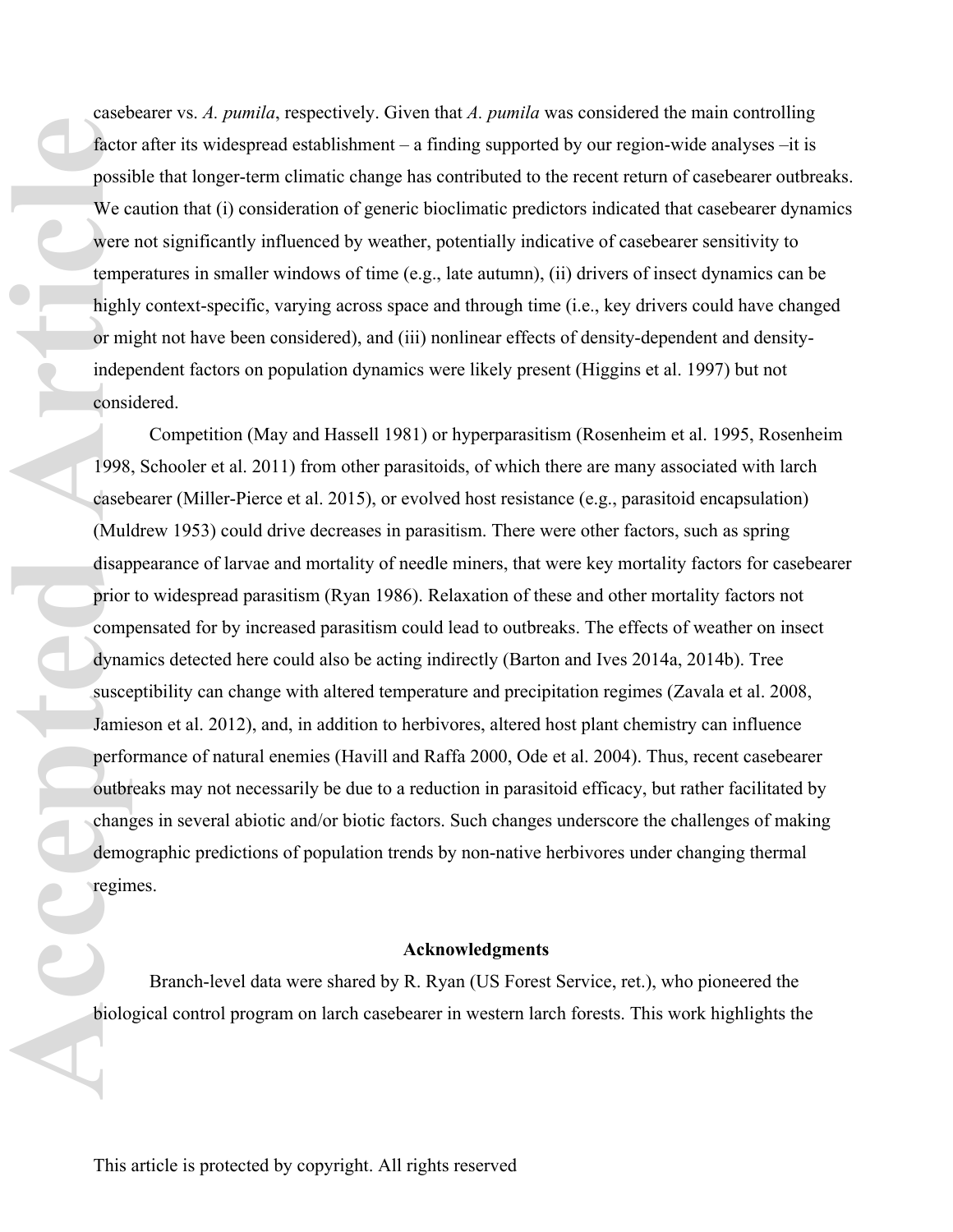importance of archiving baseline data, which can provide analytical opportunities to future researchers in a changing world (Aukema et al. 2016, Vogel 2017). In his final publication, R. Ryan offered to make the data available to future colleagues, anticipating quantitative developments that would help elucidate population dynamics of larch casebearer (Ryan 1997), decades before public data repositories became a norm. This research was supported by National Science Foundation MacroSystems Biology grant 1638702, USDA Forest Service award 15-DG-1142004-237, Minnesota Agricultural Experiment Station project MIN-17-095, and grant EVA4.0, No. CZ.02.1.01/0.0/0.0/16 019/0000803 financed by Czech Operational Programme "Science, Research, and Education." We thank two anonymous reviewers and the handling editor, J.A. Rosenheim, for Fresea<br>
offere<br>
would<br>
data 1<br>
Macr<br>
Agric CZ.0<br>
and E<br>
their<br>
Auke<br>
Bale,<br>
Barto<br>
Barto<br>
Barto<br>
Barto<br>
Barto

their insightful comments and suggestions.

#### **Literature Citations**

- Aukema, B. H., F. R. McKee, D. L. Wytrykush, and A. L. Carroll. 2016. Population dynamics and epidemiology of four species of *Dendroctonus* (Coleoptera: Curculionidae): 100 years since J.M. Swaine. The Canadian Entomologist 148:S82–S110.
- Bale, J. S., G. J. Masters, I. D. Hodkinson, C. Awmack, T. M. Bezemer, V. K. Brown, J. Butterfield, A. Buse, J. C. Coulson, J. Farrar, J. E. G. Good, R. Harrington, S. Hartley, T. H. Jones, R. L. Lindroth, M. C. Press, I. Symrnioudis, A. D. Watt, and J. B. Whittaker. 2002. Herbivory in global climate change research: direct effects of rising temperature on insect herbivores. Global Change Biology 8:1–16.
- Barton, B. T., and A. R. Ives. 2014a. Species interactions and a chain of indirect effects driven by reduced precipitation. Ecology 95:486–494.
- Barton, B. T., and A. R. Ives. 2014b. Direct and indirect effects of warming on aphids, their predators, and ant mutualists. Ecology 95:1479–1484.
- Bates, D., M. Mächler, B. M. Bolker, and S. C. Walker. 2015. Fitting linear mixed-effects models using lme4. Journal of Statistical Software 67:1–48.
- Berryman, A. A. 1991. Population theory: an essential ingredient in pest prediction, management, and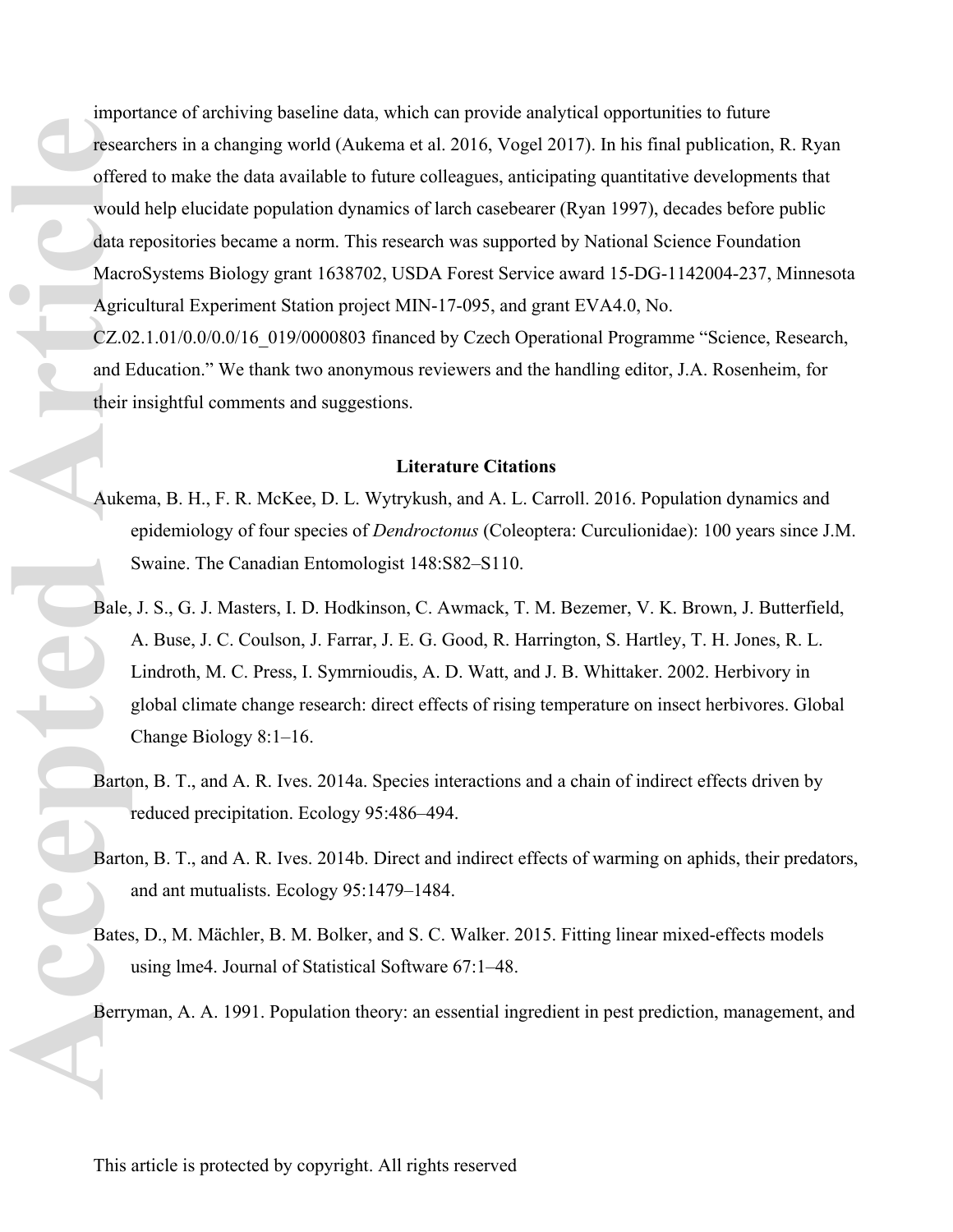policy-making. American Entomologist 37:138–142.

- Berryman, A. A. 1996. What causes population cycles of forest Lepidoptera? Trends in Ecology & Evolution 11:28–32.
- Berryman, A. A. 2003. On principles, laws and theory in population ecology. Oikos 103:695–701.
- Bivand, R., T. Keitt, and B. Rowlingson. 2019. rgdal: Bindings for the "Geospatial" data abstraction library. R package version 1.4-8. https://CRAN.R-project.org/package=rgdal.
- Bjørnstad, O. N. 2020. ncf: spatial covariance functions. R package version 1.2-9. https://CRAN.Rproject.org/package=ncf.
- Bjørnstad, O. N., and W. Falck. 2001. Nonparametric spatial covariance functions: estimation and testing. Environmental and Ecological Statistics 8:53–70.
- Büntgen, U., A. Liebhold, D. Nievergelt, B. Wermelinger, A. Roques, F. Reinig, P. J. Krusic, A. Piermattei, S. Egli, P. Cherubini, and J. Esper. 2020. Return of the moth: rethinking the effect of climate on insect outbreaks. Oecologia 192:543–552.
- Castex, V., M. Beniston, P. Calanca, D. Fleury, and J. Moreau. 2018. Pest management under climate change: the importance of understanding tritrophic relations. Science of The Total Environment 616–617:397–407.
- Cazelles, B., M. Chavez, D. Berteaux, F. Ménard, J. O. Vik, S. Jenouvrier, and N. C. Stenseth. 2008. Wavelet analysis of ecological time series. Oecologia 156:287–304.
- Cornulier, T., N. G. Yoccoz, V. Bretagnolle, J. E. Brommer, A. Butet, F. Ecke, D. A. Elston, E. Framstad, H. Henttonen, B. Hörnfeldt, O. Huitu, C. Imholt, R. A. Ims, J. Jacob, B. Jędrzejewska, A. Millon, S. J. Petty, H. Pietiäinen, E. Tkadlec, K. Zub, and X. Lambin. 2013. Europe-wide dampening of population cycles in keystone herbivores. Science 340:63–66. **Berry Bivar**<br>Biorres Biorres Articles<br>Biorres Biorres Articles<br>Cazel Corne<br>Cazel Corne
	- Denoth, M., L. Frid, and J. H. Myers. 2002. Multiple agents in biological control: improving the odds? Biological Control 24:20–30.

Ehler, L. E., and R. W. Hall. 1982. Evidence for competitive exclusion of introduced natural enemies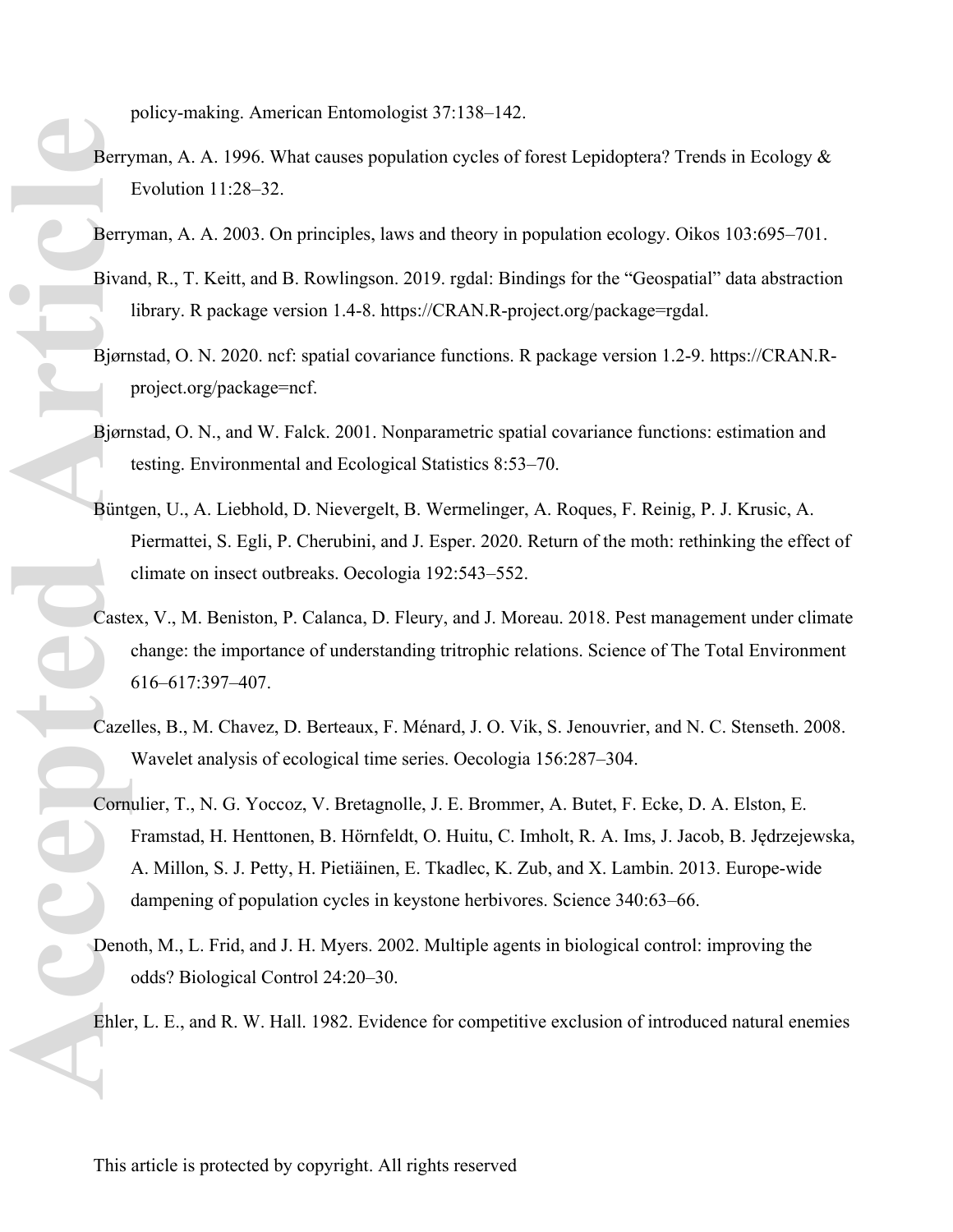in biological control. Environmental Entomology 11:1–4.

- Farge, M. 1992. Wavelet transforms and their applications to turbulence. Annual Review of Fluid Mechanics 24:395–458.
- Goldson, S. L., S. D. Wratten, C. M. Ferguson, P. J. Gerard, B. I. P. Barratt, S. Hardwick, M. R. McNeill, C. B. Phillips, A. J. Popay, J. M. Tylianakis, and F. Tomasetto. 2014. If and when successful classical biological control fails. Biological Control 72:76–79. Farge<br>Gold:<br>Gold:<br>Gouh<br>Grah:<br>Grah:<br>Harri<br>Harri Harri<br>Harri
	- Gouhier, T. C., A. Grinsted, and V. Simko. 2019. R package biwavelet: conduct univariate and bivariate wavelet analyses (version 0.20.19). Available from https://github.com/tgouhier/biwavelet.
	- Graham, A. R. 1948. Developments in the control of the larch casebearer, *Coleophora laricella* (Hbn.). 79th Annual Report of the Entomogical Society of Ontario:45–50.
	- Grenfell, B. T., O. N. Bjørnstad, and J. Kappey. 2001. Travelling waves and spatial hierarchies in measles epidemics. Nature 414:716–723.
	- Hance, T., J. van Baaren, P. Vernon, and G. Boivin. 2007. Impact of extreme temperatures on parasitoids in a climate change perspective. Annual Review of Entomology 52:107–126.
	- Harrington, R., R. A. Fleming, and I. P. Woiwod. 2001. Climate change impacts on insect management and conservation in temperate regions: can they be predicted? Agricultural and Forest Entomology 3:233–240.
	- Harrington, R., I. Woiwod, and T. Sparks. 1999. Climate change and trophic interactions. Trends in Ecology & Evolution 14:146–150.
	- Havill, N. P., and K. F. Raffa. 2000. Compound effects of induced plant responses on insect herbivores and parasitoids: implications for tritrophic interactions. Ecological Entomology 25:171–179.
	- Higgins, K., A. Hastings, J. N. Sarvela, and L. W. Botsford. 1997. Stochastic dynamics and deterministic skeletons: population behavior of Dungeness crab. Science 276:1431–1435.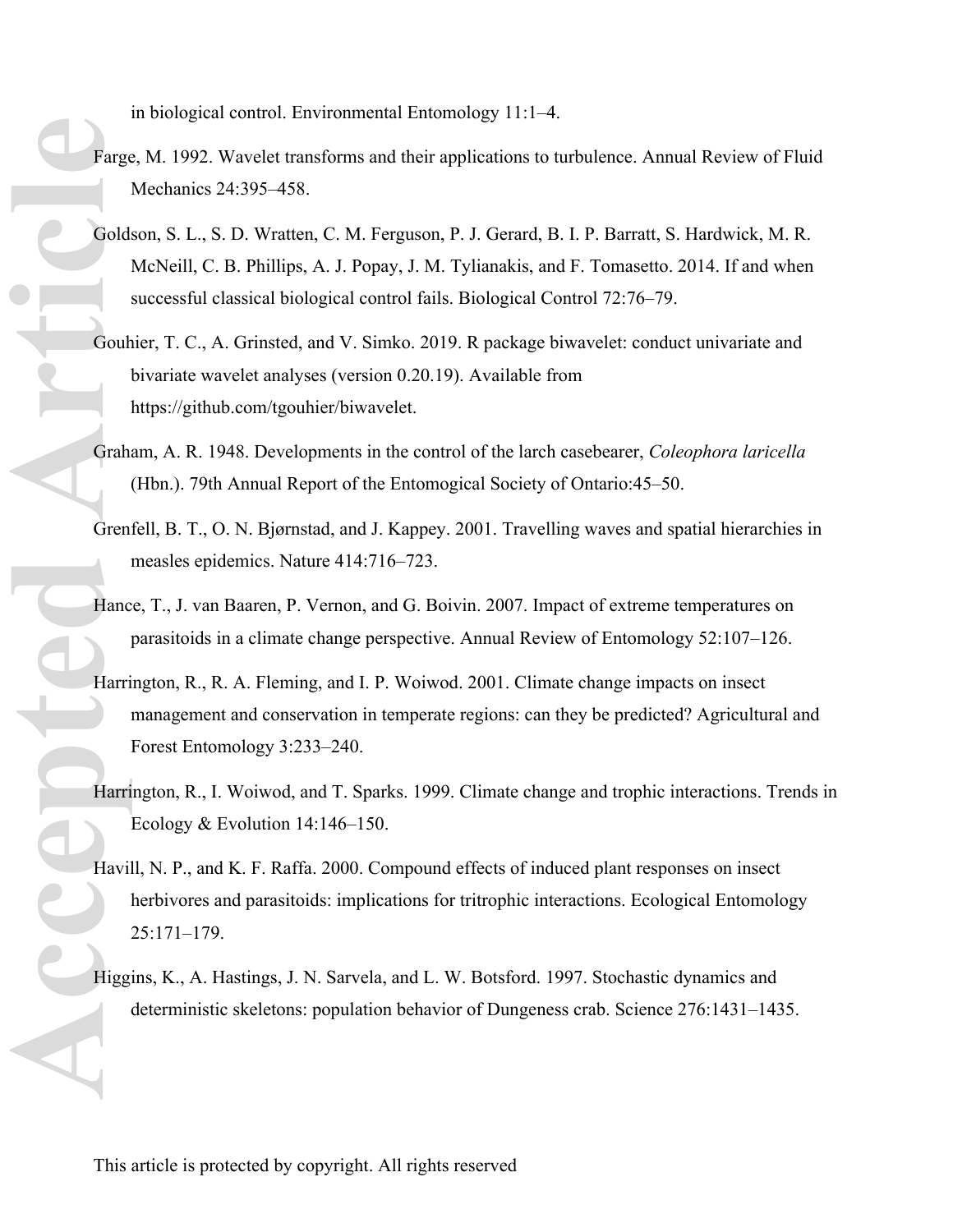- Hijmans, R. J. 2019. geosphere: Spherical Trigonometry. R package version 1.5-10. https://CRAN.Rproject.org/package=geosphere.
- Hijmans, R. J. 2020. raster: geographic data analysis and modeling. R package version 3.1-5. https://CRAN.R-project.org/package=raster.
- Hijmans, R. J., S. Phillips, J. Leathwick, and J. Elith. 2017. dismo: species distribution modeling. R package version 1.1-4. https://CRAN.R-project.org/package=dismo.
- Ims, R. A., J.-A. Henden, and S. T. Killengreen. 2008. Collapsing population cycles. Trends in Ecology & Evolution 23:79–86.
- Ismail, A. Bin, and G. E. Long. 1982. Interactions among parasites of the larch casebearer (Lepidoptera: Coleophoridae) in northern Idaho. Environmental Entomology 11:1242–1247.
- Jamieson, M. A., A. M. Trowbridge, K. F. Raffa, and R. L. Lindroth. 2012. Consequences of climate warming and altered precipitation patterns for plant-insect and multitrophic interactions. Plant Physiology 160:1719–1727.
- Jeffs, C. T., and O. T. Lewis. 2013. Effects of climate warming on host-parasitoid interactions. Ecological Entomology 38:209–218.
- Johnson, D. M., U. Büntgen, D. C. Frank, K. Kausrud, K. J. Haynes, A. M. Liebhold, J. Esper, and N. C. Stenseth. 2010. Climatic warming disrupts recurrent Alpine insect outbreaks. Proceedings of the National Academy of Sciences 107:20576–20581.
- Kenis, M., B. P. Hurley, A. E. Hajek, and M. J. W. Cock. 2017. Classical biological control of insect pests of trees: facts and figures. Biological Invasions 19:3401–3417.
- Kidd, D., and P. Amarasekare. 2012. The role of transient dynamics in biological pest control: insights from a host-parasitoid community. Journal of Animal Ecology 81:47–57.
- Klapwijk, M. J., J. A. Walter, A. Hirka, G. Csóka, C. Björkman, and A. M. Liebhold. 2018. Transient synchrony among populations of five foliage-feeding Lepidoptera. Journal of Animal Ecology 87:1058–1068. Hijm Hijm Hijm Jamie<br>
Leffs, Johns<br>
Leffs, Johns<br>
Kenis<br>
Klap<br>
Klap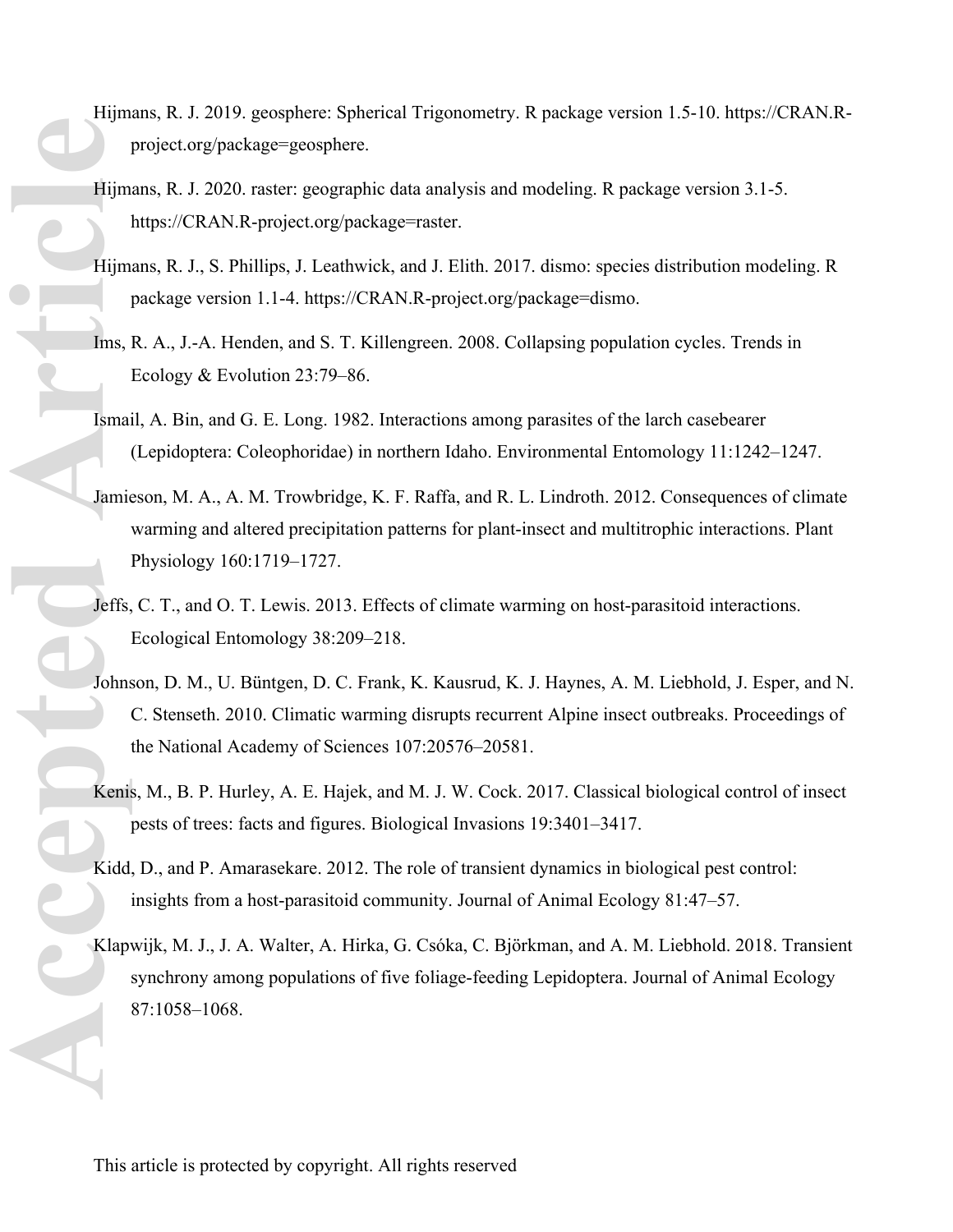- Kuznetsova, A., P. B. Brockhoff, and R. H. B. Christensen. 2017. lmerTest: tests in linear mixed effects models. Journal of Statistical Software 82:1–26.
- Lantschner, M. V., J. M. Villacide, J. R. Garnas, P. Croft, A. J. Carnegie, A. M. Liebhold, and J. C. Corley. 2014. Temperature explains variable spread rates of the invasive woodwasp *Sirex noctilio* in the Southern Hemisphere. Biological Invasions 16:329–339. Lants<br>Lei, C<br>Li, Z<br>Liebł<br>May,<br>Meis:<br>Mille<br>Muld<br>D<br>Ode,
	- Lei, G., and I. Hanski. 1998. Spatial dynamics of two competing specialist parasitoids in a host metapopulation. Journal of Animal Ecology 67:422–433.
	- Li, Z., M. Gao, C. Hui, X. Han, and H. Shi. 2005. Impact of predator pursuit and prey evasion on synchrony and spatial patterns in metapopulation. Ecological Modelling 185:245–254.
	- Liebhold, A., W. D. Koenig, and O. N. Bjørnstad. 2004. Spatial synchrony in population dynamics. Annual Review of Ecology, Evolution and Systematics 35:467–490.
	- May, R. M., and M. P. Hassell. 1981. The dynamics of multiparasitoid-host interactions. The American Naturalist 117:234–261.
	- Meisner, M. H., J. P. Harmon, and A. R. Ives. 2014. Temperature effects on long-term population dynamics in a parasitoid-host system. Ecological Monographs 84:457–476.
	- Miller-Pierce, M., D. C. Shaw, A. Demarco, and P. T. Oester. 2015. Introduced and native parasitoid wasps associated with larch casebearer (Lepidoptera: Coleophoridae) in western larch. Environmental Entomology 44:27–33.
	- Muldrew, J. A. 1953. The natural immunity of the larch sawfly (*Pristiphora erichsonii* (Htg.) to the introduced parasite *Mesoleius tenthredinis* Morley, in Manitoba and Saskatchewan. Canadian Journal of Zoology 31:313–332.
	- Murdoch, W. W., J. Chesson, and P. L. Chesson. 1985. Biological control in theory and practice. The American Naturalist 125:344–366.
	- Ode, P. J., M. R. Berenbaum, A. R. Zangerl, and I. C. W. Hardy. 2004. Host plant, host plant chemistry and the polyembryonic parasitoid *Copidosoma sosares*: indirect effects in a tritrophic interaction. Oikos 104:388–400.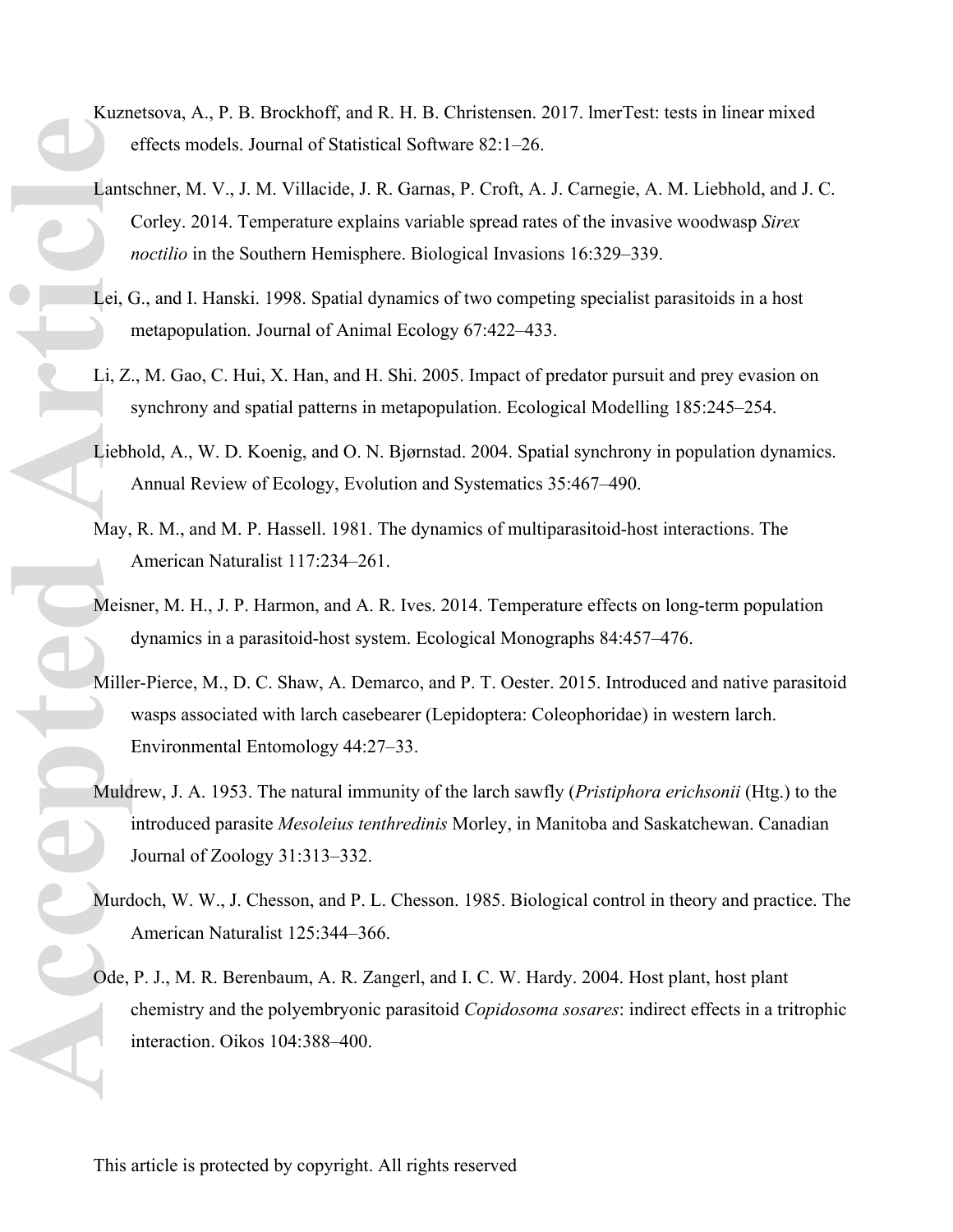Otvos, I. S., and F. W. Quednau. 1981. Chapter 49 - *Coleophora laricella* (Hübner), larch casebearer (Lepidoptera: Coleophoridae). In: J. S. Kelleher & M. A. Hulme (Eds.), Biological Control Programmes Against Insects and Weeds in Canada, 1969-1980. Commonwealth Agricultural Bureau, London, England:281–284.

PRISM. 2019. PRISM Climate Group, Oregon State University. http://prism.oregonstate.edu.

Pschorn-Walcher, H. 1977. Biological control of forest insects. Annual Review of Entomology 22:1– 22.

- Van der Putten, W. H., M. Macel, and M. E. Visser. 2010. Predicting species distribution and abundance responses to climate change: why it is essential to include biotic interactions across trophic levels. Philosophical Transactions of the Royal Society B: Biological Sciences 365:2025–2034. PRIS<br>PRIS<br>PRIS<br>PRIS<br>PRIS<br>PRIS<br>Qued<br>Qued<br>Rose
	- Quednau, F. 1967a. Ecological observations on *Chrysocharis laricinellae* (Hymenoptera: Eulophidae), a parasite of the larch casebearer (*Coleophora laricella*). The Canadian Entomologist 99:631–641.
	- Quednau, F. 1967b. Notes on mating behavior and oviposition of *Chrysocharis laricinellae* (Hymenoptera: Eulophidae), a parasite of the larch casebearer (*Coleophora laricella*). The Canadian Entomologist 99:326–331.
	- Quednau, F. 1970a. Notes on life-history, fecundity, longevity, and attack pattern of Agathis pumila (Hymenoptera: Braconidae), a parasite of the larch casebearer. The Canadian Entomologist 102:736–745.
	- Quednau, F. W. 1970b. Competition and co-operation between *Chrysocharis laricinellae* and *Agathis pumila* on larch casebearer in Quebec. The Canadian Entomologist 102:602–612.
	- R Core Team. 2020. R: a language and environment for statistical computing. R Foundation for Statistical Computing, Vienna, Austria. https://www.R-project.org/. Vienna, Austria.
	- Rosenheim, J. A. 1998. Higher-order predators and the regulation of insect herbivore populations. Annual Review of Entomology 43:421–447.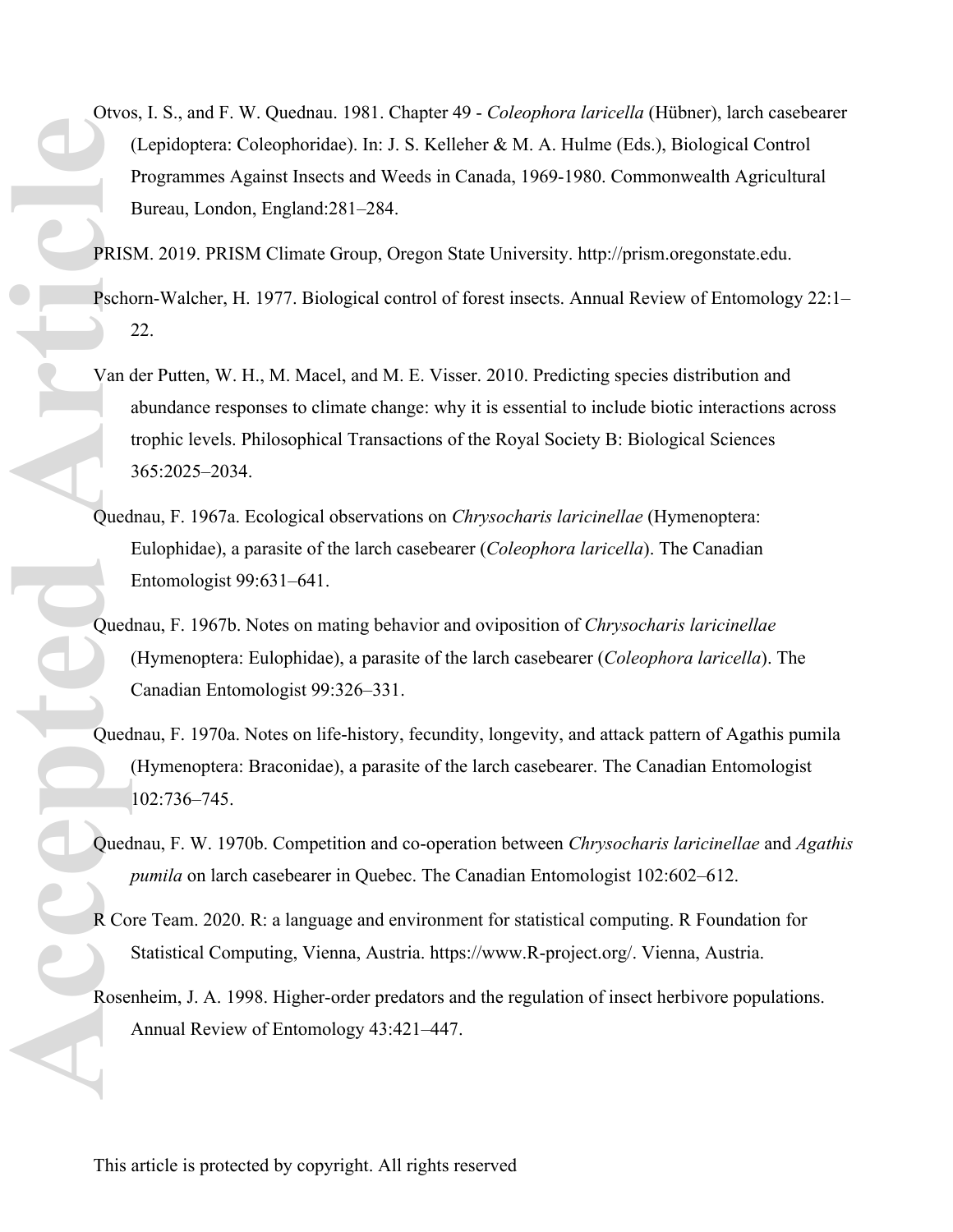- Rosenheim, J. A., H. K. Kaya, L. E. Ehler, J. J. Marois, and B. A. Jaffee. 1995. Intraguild predation among biological-control agents: theory and evidence. Biological Control 5:303–335.
- Ryan, R. 1983. Population density and dynamics of larch casebearer (Lepidoptera: Coleophoridae) in the Blue Mountains of Oregon and Washington before the build-up of exotic parasites. The Canadian Entomologist 115:1095–1102. **Example Articles Articles Articles Articles Articles Articles Articles Articles Articles Articles Articles Articles Articles Articles Articles Articles Articles Articles Articles Articles Articles Articles Articles Articl** 
	- Ryan, R. B. 1986. Analysis of life tables for the larch casebearer (Lepidoptera: Coleophoridae) in Oregon. The Canadian Entomologist 118:1255–1263.
	- Ryan, R. B. 1990. Evaluation of biological control: introduced parasites of larch casebearer (Lepidoptera: Coleophoridae) in Oregon. Environmental Entomology 19:1873–1881.
	- Ryan, R. B. 1997. Before and after evaluation of biological control of the larch casebearer (Lepidoptera: Coleophoridae) in the Blue Mountains of Oregon and Washington, 1972-1995. Environmental Entomology 26:703–715.
	- Ryan, R. B., S. Tunnock, and F. W. Ebel. 1987. The larch casebearer in North America. Journal of Forestry 85:33–39.
	- Schooler, S. S., P. De Barro, and A. R. Ives. 2011. The potential for hyperparasitism to compromise biological control: why don't hyperparasitoids drive their primary parasitoid hosts extinct? Biological Control 58:167–173.
	- Simberloff, D., and P. Stiling. 1996. How risky is biological control? Ecology 77:1965–1974.
	- Snyder, W. E., and A. R. Ives. 2003. Interactions between specialist and generalist natural enemies: parasitoids, predators, and pea aphid biocontrol. Ecology 84:91–107.
	- Stiling, P., and T. Cornelissen. 2005. What makes a successful biocontrol agent? A meta-analysis of biological control agent performance. Biological Control 34:236–246.
	- Torrence, C., and G. P. Compo. 1998. A practical guide to wavelet analysis. Bulletin of the American Meteorological Society 79:61–78.

Uszko, W., S. Diehl, G. Englund, and P. Amarasekare. 2017. Effects of warming on predator-prey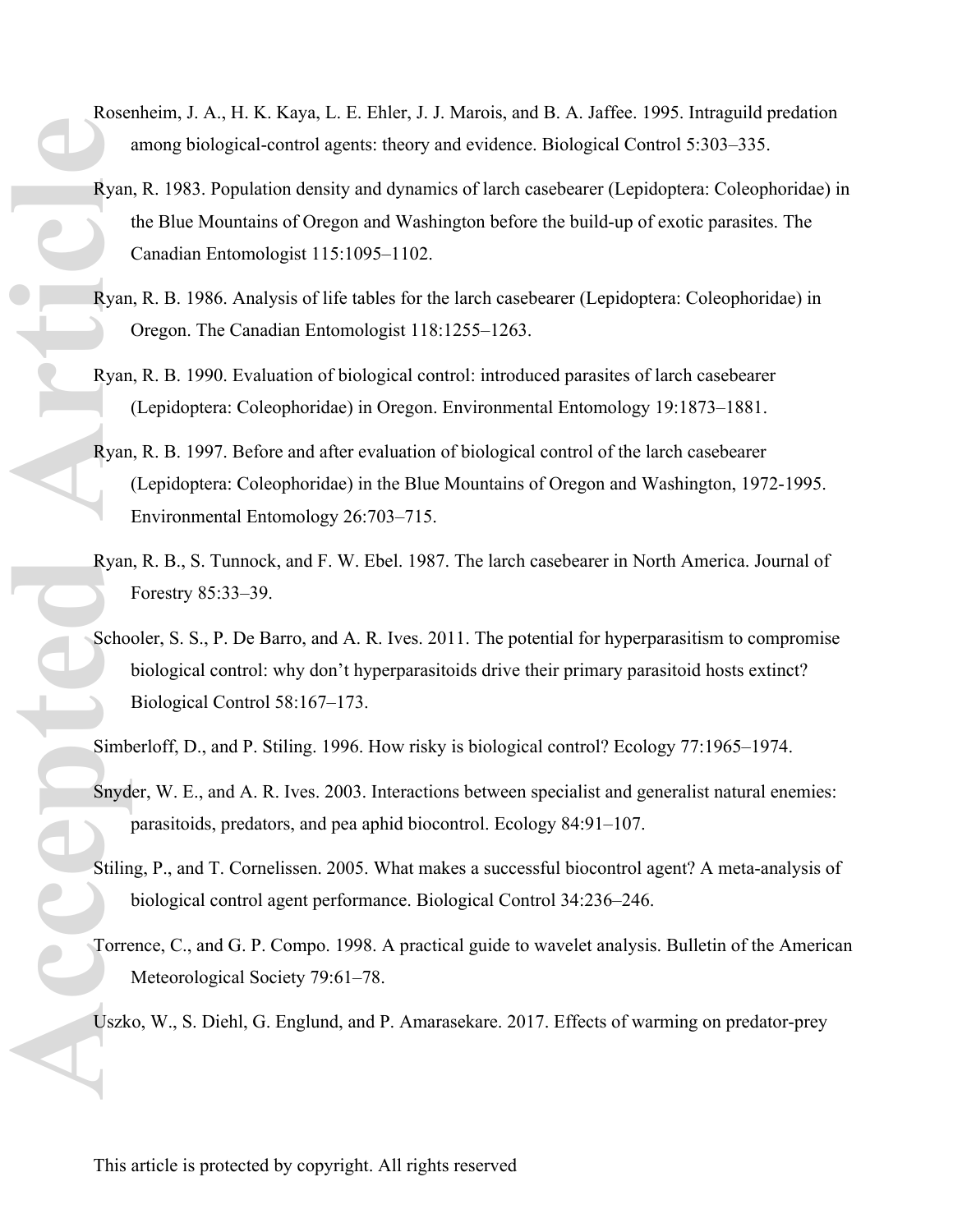interactions - a resource-based approach and a theoretical synthesis. Ecology Letters 20:513– 523.

Vogel, G. 2017. Where have all the insects gone? Science 356:576–579.

- Voigt, W., J. Perner, A. J. Davis, T. Eggers, J. Schumacher, R. Bährmann, B. Fabian, W. Heinrich, G. Köhler, D. Lichter, R. Marstaller, and F. W. Sander. 2003. Trophic levels are differentially sensitive to climate. Ecology 84:2444-2453.
- Walter, J. A., M. S. Meixler, T. Mueller, W. F. Fagan, P. C. Tobin, and K. J. Haynes. 2015. How topography induces reproductive asynchrony and alters gypsy moth invasion dynamics. Journal of Animal Ecology 84:188–198.
- Ward, S. F., and B. H. Aukema. 2019a. Anomalous outbreaks of an invasive defoliator and native bark beetle facilitated by warm temperatures, changes in precipitation and interspecific interactions. Ecography 42:1068–1078.
- Ward, S. F., and B. H. Aukema. 2019b. Climatic synchrony and increased outbreaks in allopatric populations of an invasive defoliator. Biological Invasions 21:685–691.
- Ward, S. F., E. L. Eidson, A. M. Kees, R. C. Venette, and B. H. Aukema. 2020. Allopatric populations of the invasive larch casebearer differ in cold tolerance and phenology. Ecological Entomology 45:56–66. **Accession**<br>
Voge<br>
Voig<br>
Waltic<br>
Ward<br>
Ward<br>
Ward<br>
Ward<br>
Ward<br>
Ward<br>
Ward<br>
Ward<br>
Ward<br>
Ward<br>
Ward
	- Ward, S. F., R. D. Moon, and B. H. Aukema. 2019a. Implications of seasonal and annual heat accumulation for population dynamics of an invasive defoliator. Oecologia 190:703–714.
	- Ward, S. F., R. D. Moon, D. A. Herms, and B. H. Aukema. 2019b. Determinants and consequences of plant–insect phenological synchrony for a non-native herbivore on a deciduous conifer: implications for invasion success. Oecologia 190:867–878.
	- Webb, F. E., and F. W. Quednau. 1971. Chapter 38 *Coleophora laricella* (Hübner), larch casebearer (Lepidoptera: Coleophoridae). In: Biological Control Programmes Against Insects and Weeds in Canada, 1959-1968, Technical Communication No. 4:131–136.

Weed, A. S., M. P. Ayres, A. M. Liebhold, and R. F. Billings. 2017. Spatio-temporal dynamics of a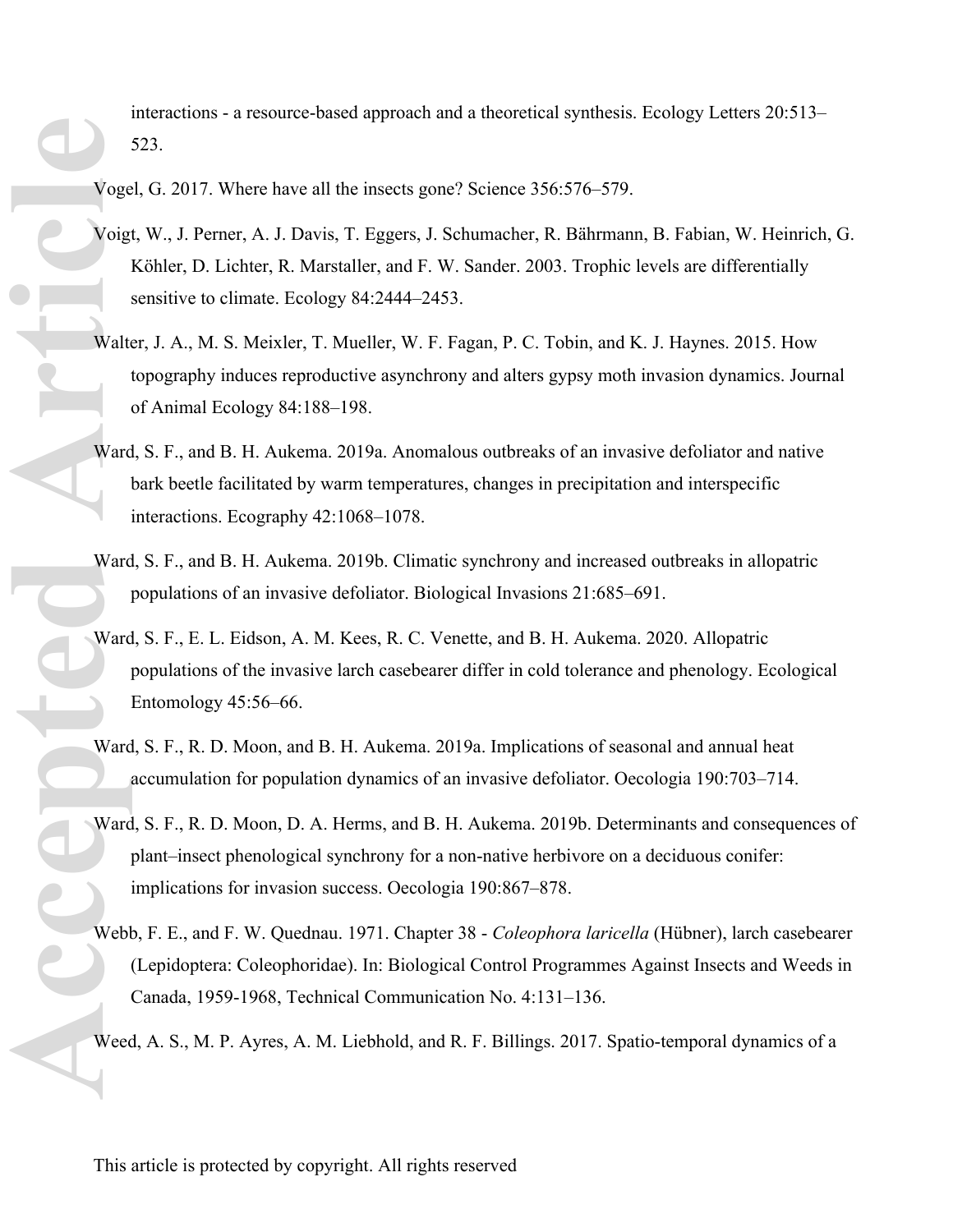tree-killing beetle and its predator. Ecography 40:221–234.

- Wickham, H., M. Averick, J. Bryan, W. Chang, L. McGowan, R. François, G. Grolemund, A. Hayes, L. Henry, J. Hester, M. Kuhn, T. Pedersen, E. Miller, S. Bache, K. Müller, J. Ooms, D. Robinson, D. Seidel, V. Spinu, K. Takahashi, D. Vaughan, C. Wilke, K. Woo, and H. Yutani. 2019. Welcome to the Tidyverse. Journal of Open Source Software 4:1686. **Accepted Artists** 
	- Williams, C. K., A. R. Ives, R. D. Applegate, and J. Ripa. 2004. The collapse of cycles in the dynamics of North American grouse populations. Ecology Letters 7:1135–1142.
	- Zavala, J. A., C. L. Casteel, E. H. DeLucia, and M. R. Berenbaum. 2008. Anthropogenic increase in carbon dioxide compromises plant defense against invasive insects. Proceedings of the National Academy of Sciences 105:5129–5133.

O<br>D

ACCE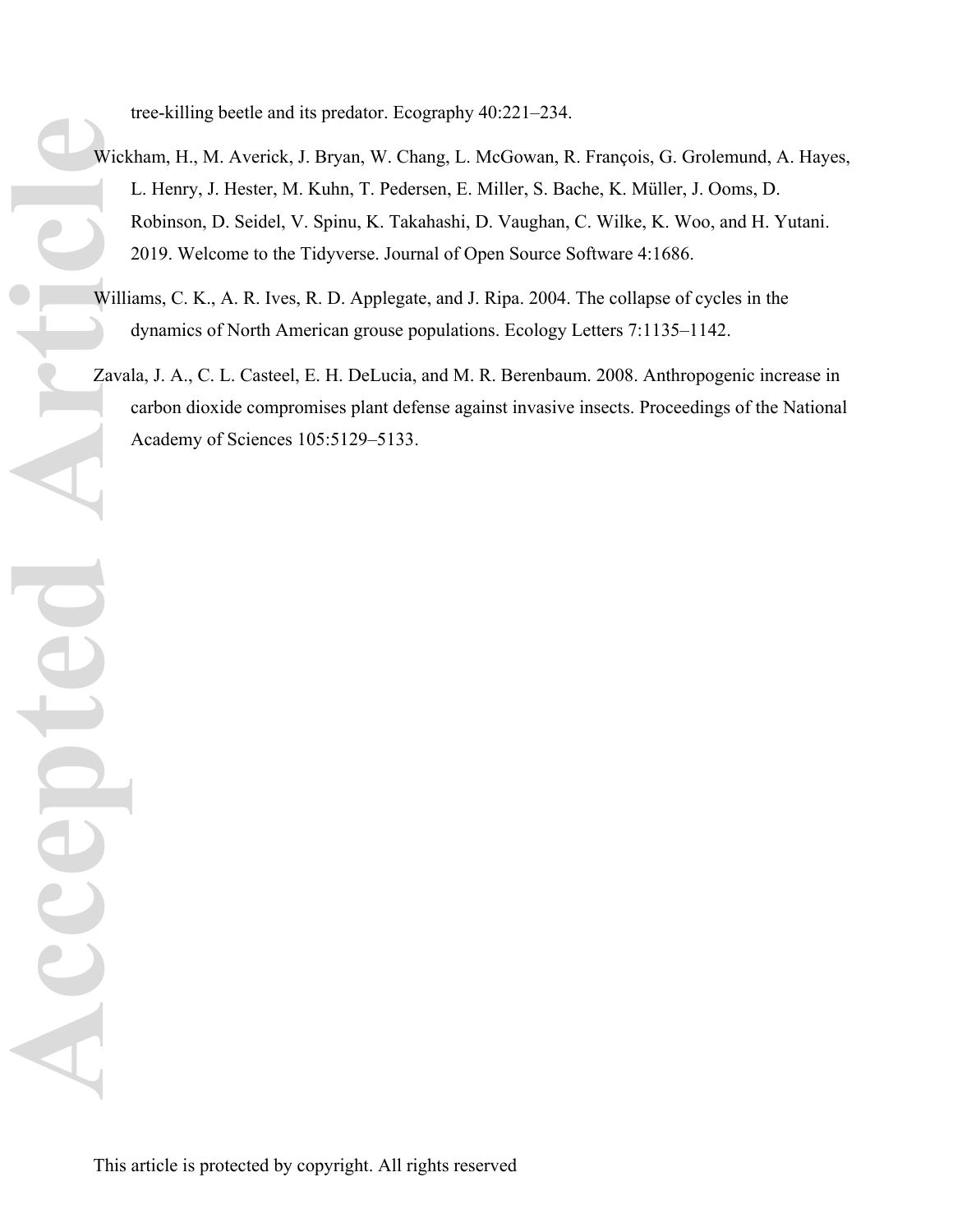# **Data Availability**

Data are available from the Purdue University Research Repository (PURR) at: <https://doi.org/10.4231/P800-NM47>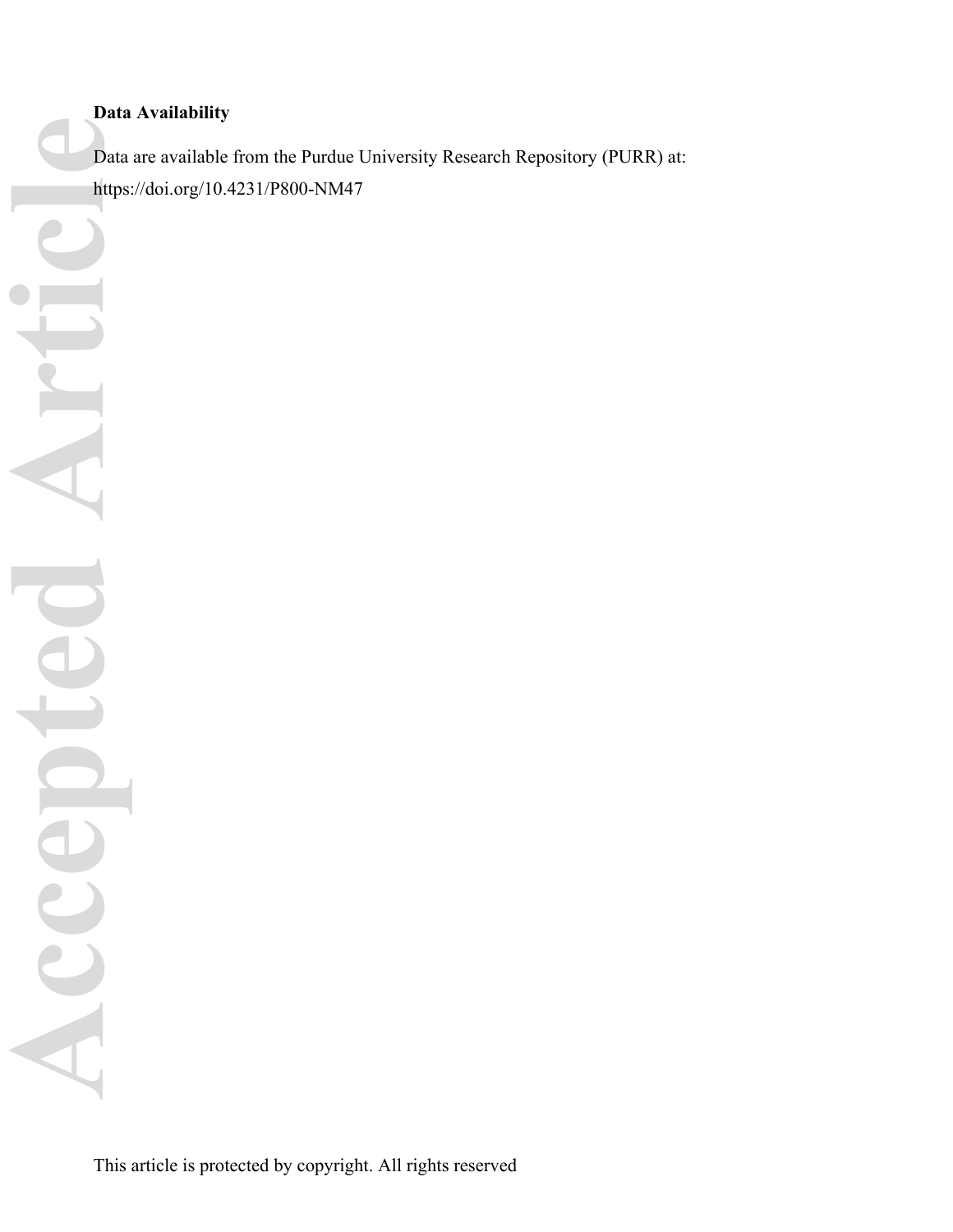# **Tables**

|                 | Chrysocharis laricinellae, across 13 western larch sites in Oregon and Washington (1972-1995).                                                         |
|-----------------|--------------------------------------------------------------------------------------------------------------------------------------------------------|
| Variable        | Description                                                                                                                                            |
| <b>Biotic</b>   |                                                                                                                                                        |
| $O_t$           | Density of overwintering larch casebearers per $100$ buds in year $t$                                                                                  |
| $N_t$           | Density of larch casebearer adults per 100 buds in year $t$                                                                                            |
| $P_t$           | Proportion of overwintering larvae parasitized by $A$ . pumila in year $t$                                                                             |
| $S_{lt}$        | Proportion of larvae not parasitized by Ch. laricinellae in winter of year t                                                                           |
| $S_{2t}$        | Proportion of larvae not parasitized by <i>Ch. laricinellae</i> in spring of year t                                                                    |
| $\mathcal{Q}_t$ | Combined parasitism by <i>Ch. laricinellae</i> in year $t(1 - s_{1t} \times s_{2t})$<br>Density of A. pumila per 100 buds in year $t = P_t \times O_t$ |
| $A_t$<br>$C_t$  | Density of <i>Ch. laricinellae</i> in casebearers per 100 buds in year $t = [1 - s_{1t}] \times O_t$                                                   |
| $R_t^N$         | Growth rate of larch casebearer in year t; $ln(N_{t+1}/N_t)^*$                                                                                         |
| $R_t^A$         | Growth rate of A. pumila in year t; $ln(A_{t+1}/A_t)^*$                                                                                                |
| $R_t^C$         | Growth rate of <i>Ch. laricinellae</i> in casebearers in year <i>t</i> ; $ln(C_{t+1}/C_t)^*$                                                           |
| $IDW_t$         | Inverse distance weighted average for $R_t^N$                                                                                                          |
| $IDA_t$         | Inverse distance weighted average for $R_t^A$                                                                                                          |
|                 |                                                                                                                                                        |
| $IDC_t$         | Inverse distance weighted average for $R_t^C$                                                                                                          |
|                 | *Casebearer and wasp densities had a small constant (0.001) added to them prior to growth rate                                                         |
| calculations.   |                                                                                                                                                        |
|                 |                                                                                                                                                        |
|                 |                                                                                                                                                        |
|                 |                                                                                                                                                        |
|                 |                                                                                                                                                        |
|                 |                                                                                                                                                        |
|                 |                                                                                                                                                        |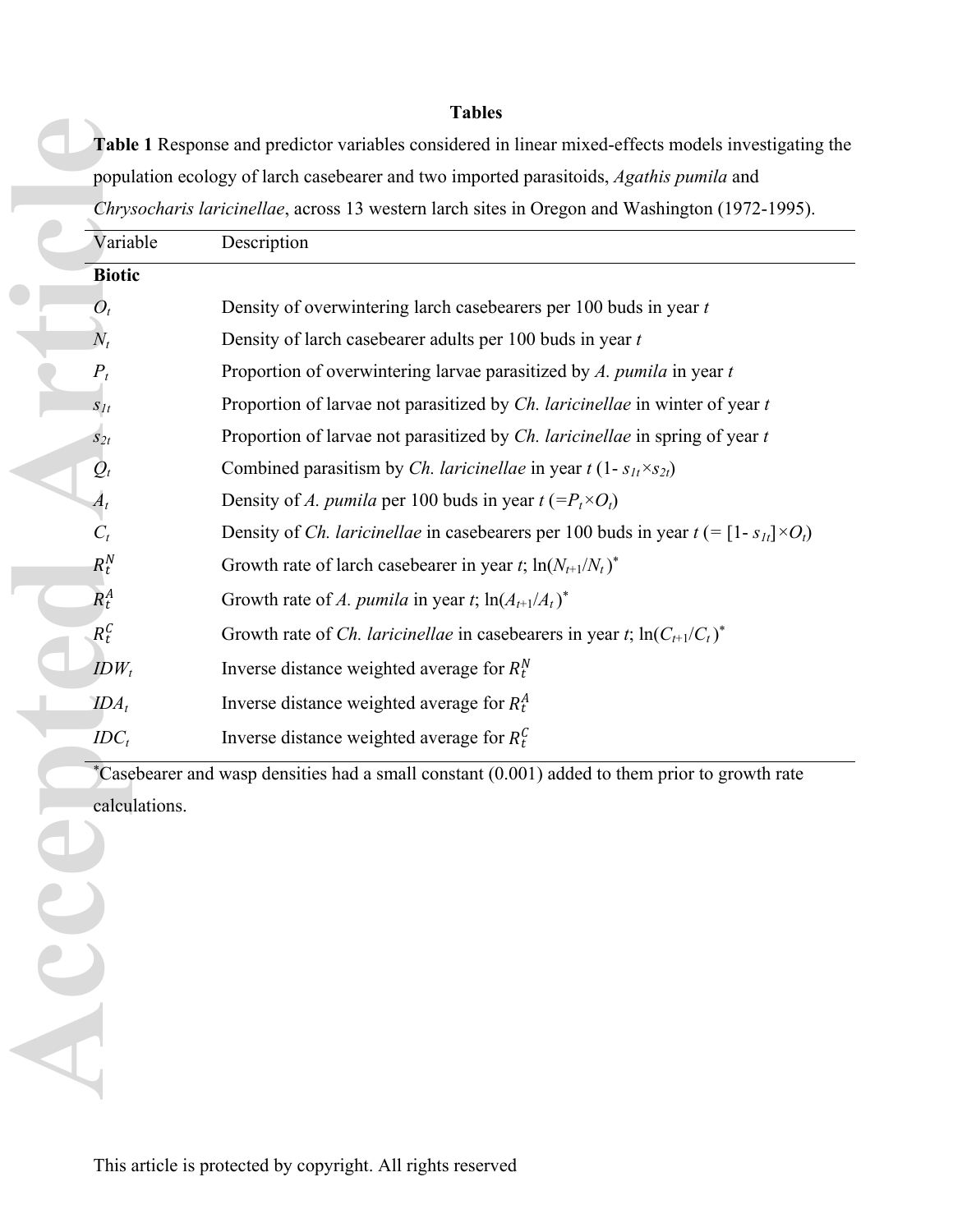**Table 2** Weather predictor variables calculated for each year from 1981-1995. Bioclimatic predictors were calculated using PRISM climate data (PRISM 2019) with the dismo package in R (Hijmans et al. 2017).

| Variable         | Description                                                                     |
|------------------|---------------------------------------------------------------------------------|
| el-bioclimatic   | Each variable was positively correlated with the incidence of                   |
|                  | casebearer defoliation of eastern larch in Minnesota (Ward and                  |
|                  | Aukema 2019a).                                                                  |
| $GDD_t$          | Degree-days, $(T_{max} + T_{min})/2 - 5$ °C, accumulated between 20             |
|                  | February and 30 November in year t                                              |
| $OctMinTemp_t$   | Minimum temperature ( $\rm{^{\circ}C}$ ) in October of year t                   |
| $SepMinTemp_t$   | Minimum temperature ( $\degree$ C) in September of year t                       |
| $MayPPT_t$       | Total precipitation (mm) in May of year $t$                                     |
| gen-bioclimatic* | Generic predictors potentially associated with performance of                   |
|                  | non-native insects (e.g., Lantschner et al. 2014).                              |
| <b>MAT</b>       | Annual mean of daily mean temperatures (daily mean = $[Tmax +$                  |
|                  | $T_{min}$ /2)                                                                   |
| <b>MaxT</b>      | Annual maximum temperature (°C)                                                 |
| MinT             | Annual minimum temperature (°C)                                                 |
| I-therm          | Mean monthly diurnal range $(=[\text{month}]y \text{ maximum} - \text{month}]y$ |
|                  | $minimum \left[ \sqrt{\left[ \frac{MaxT - MinT}{\right]}} \right]$              |
|                  |                                                                                 |
| <b>TAP</b>       | Total annual precipitation (mm)                                                 |

 $*$ Annual weather data used to develop gen-bioclimatic predictors spanned 1 January – 31 October in each year.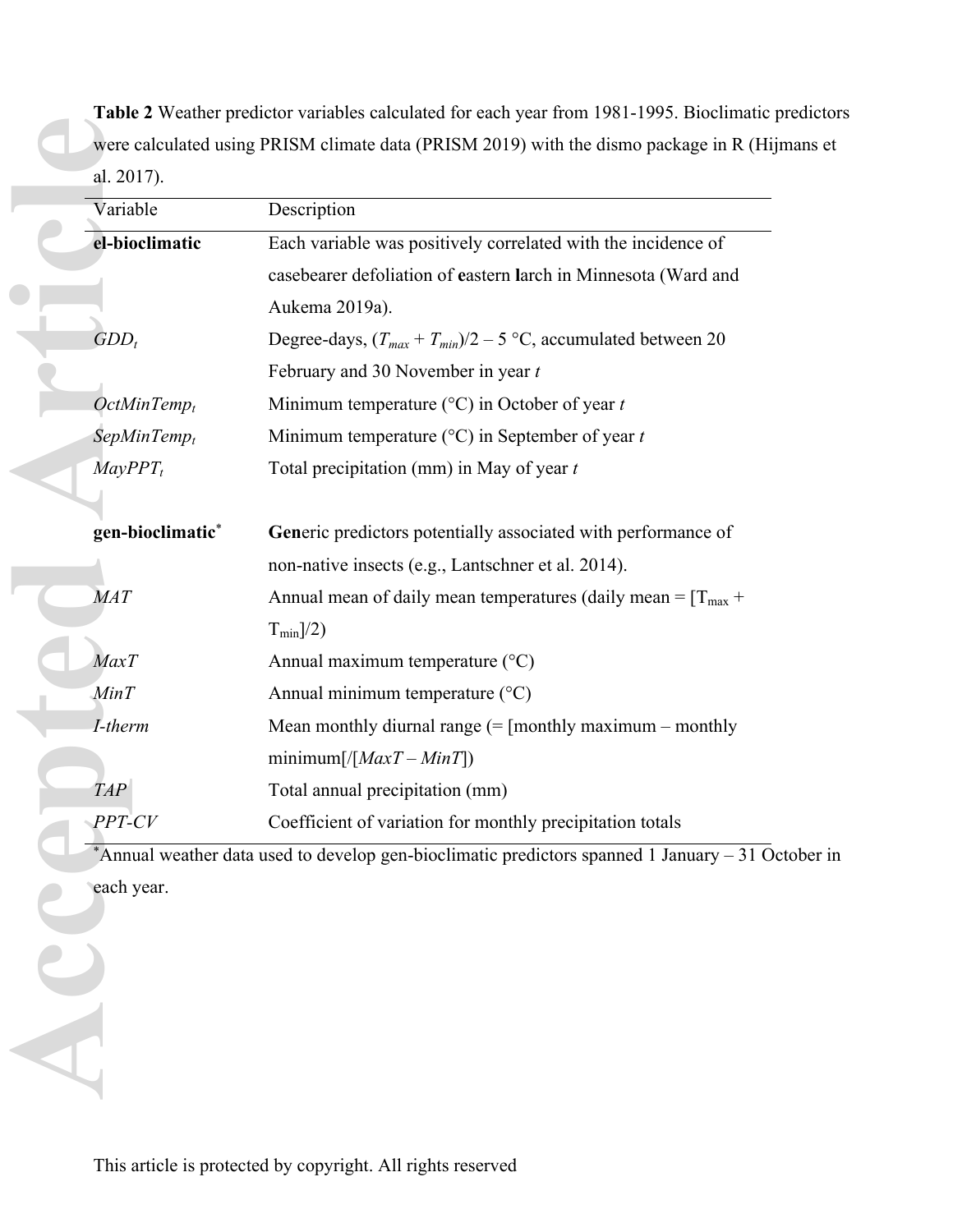**Table 3** Summary of linear mixed-effects models investigating the population ecology of larch casebearer and two imported parasitoids, *Agathis pumila* and *Chrysocharis laricinellae*, across 13 western larch sites in Oregon and Washington. Variables are described in Tables 1 and 2.

| Reduced<br>$R_t^0$<br>$1^{\ddagger}$<br>$O_t$ , $O_{t-1}$ , IDO <sub>t</sub> ,<br>1972-1980<br>4a<br>$R_t^O$<br>$O_t$ , $O_{t-1}$ , $P_t$ , $Q_t$ , IDO <sub>t</sub> ,<br>$\overline{2}$<br>1981-1995<br>4b<br>$R_t^A$<br>3<br>1981-1995<br>$N_t, A_t, A_{t-1}, Q_t, IDA_t,$<br>S <sub>2</sub> a<br>$R_t^C$<br>1981-1995<br>$N_t$ , $C_t$ , $C_{t-1}$ , $P_t$ , IDC <sub>t</sub> ,<br>$\overline{\mathcal{A}}$<br>S3a<br>$R_t^O$<br>1981-1995<br>5a<br>$O_t$ , $P_t$ , <i>IDO</i> <sub>t</sub> , el-bioclimatic<br>5a<br>$R_t^O$<br>1981-1995<br>5 <sub>b</sub><br>$O_t$ , $P_t$ , IDO <sub>t</sub> , gen-bioclimatic<br>$\ddagger$<br>$R_t^A$<br>6<br>1981-1995<br>$N_t$ , $A_t$ , ID $A_t$ , gen-bioclimatic<br>5b<br>$R_t^C$<br>$\overline{7}$<br>1981-1995<br>$N_t$ , $C_t$ , $P_t$ , IDC <sub>t</sub> , gen-bioclimatic<br>5c<br>*Density predictors (e.g., $N_t$ , $A_t$ , $C_t$ ) were ln(x+0.001)-transformed<br>accompanying numbers are in Appendix S1. | of Models 2 and 5b were equivalent. | S <sub>1</sub> b<br>S <sub>2</sub> b<br>S3b<br>S <sub>4</sub> a<br>S <sub>4</sub> b<br>S <sub>5</sub><br>S <sub>6</sub><br><sup>†</sup> Locations of tables that report summary statistics from reduced or full models. Tables with "S"<br><sup>‡</sup> No gen-bioclimatic predictors occurred in the reduced model (all $P > 0.05$ ), and so reduced version | Model | Time | Response | Predictors* | Table locations <sup>†</sup> |                  |
|-------------------------------------------------------------------------------------------------------------------------------------------------------------------------------------------------------------------------------------------------------------------------------------------------------------------------------------------------------------------------------------------------------------------------------------------------------------------------------------------------------------------------------------------------------------------------------------------------------------------------------------------------------------------------------------------------------------------------------------------------------------------------------------------------------------------------------------------------------------------------------------------------------------------------------------------------------------------|-------------------------------------|---------------------------------------------------------------------------------------------------------------------------------------------------------------------------------------------------------------------------------------------------------------------------------------------------------------------------------------------------------------|-------|------|----------|-------------|------------------------------|------------------|
|                                                                                                                                                                                                                                                                                                                                                                                                                                                                                                                                                                                                                                                                                                                                                                                                                                                                                                                                                                   |                                     |                                                                                                                                                                                                                                                                                                                                                               |       |      |          |             |                              | Full             |
|                                                                                                                                                                                                                                                                                                                                                                                                                                                                                                                                                                                                                                                                                                                                                                                                                                                                                                                                                                   |                                     |                                                                                                                                                                                                                                                                                                                                                               |       |      |          |             |                              | S <sub>1</sub> a |
|                                                                                                                                                                                                                                                                                                                                                                                                                                                                                                                                                                                                                                                                                                                                                                                                                                                                                                                                                                   |                                     |                                                                                                                                                                                                                                                                                                                                                               |       |      |          |             |                              |                  |
|                                                                                                                                                                                                                                                                                                                                                                                                                                                                                                                                                                                                                                                                                                                                                                                                                                                                                                                                                                   |                                     |                                                                                                                                                                                                                                                                                                                                                               |       |      |          |             |                              |                  |
|                                                                                                                                                                                                                                                                                                                                                                                                                                                                                                                                                                                                                                                                                                                                                                                                                                                                                                                                                                   |                                     |                                                                                                                                                                                                                                                                                                                                                               |       |      |          |             |                              |                  |
|                                                                                                                                                                                                                                                                                                                                                                                                                                                                                                                                                                                                                                                                                                                                                                                                                                                                                                                                                                   |                                     |                                                                                                                                                                                                                                                                                                                                                               |       |      |          |             |                              |                  |
|                                                                                                                                                                                                                                                                                                                                                                                                                                                                                                                                                                                                                                                                                                                                                                                                                                                                                                                                                                   |                                     |                                                                                                                                                                                                                                                                                                                                                               |       |      |          |             |                              |                  |
|                                                                                                                                                                                                                                                                                                                                                                                                                                                                                                                                                                                                                                                                                                                                                                                                                                                                                                                                                                   |                                     |                                                                                                                                                                                                                                                                                                                                                               |       |      |          |             |                              |                  |
|                                                                                                                                                                                                                                                                                                                                                                                                                                                                                                                                                                                                                                                                                                                                                                                                                                                                                                                                                                   |                                     |                                                                                                                                                                                                                                                                                                                                                               |       |      |          |             |                              |                  |
|                                                                                                                                                                                                                                                                                                                                                                                                                                                                                                                                                                                                                                                                                                                                                                                                                                                                                                                                                                   |                                     |                                                                                                                                                                                                                                                                                                                                                               |       |      |          |             |                              |                  |
|                                                                                                                                                                                                                                                                                                                                                                                                                                                                                                                                                                                                                                                                                                                                                                                                                                                                                                                                                                   |                                     |                                                                                                                                                                                                                                                                                                                                                               |       |      |          |             |                              |                  |
|                                                                                                                                                                                                                                                                                                                                                                                                                                                                                                                                                                                                                                                                                                                                                                                                                                                                                                                                                                   |                                     |                                                                                                                                                                                                                                                                                                                                                               |       |      |          |             |                              |                  |
|                                                                                                                                                                                                                                                                                                                                                                                                                                                                                                                                                                                                                                                                                                                                                                                                                                                                                                                                                                   |                                     |                                                                                                                                                                                                                                                                                                                                                               |       |      |          |             |                              |                  |
|                                                                                                                                                                                                                                                                                                                                                                                                                                                                                                                                                                                                                                                                                                                                                                                                                                                                                                                                                                   |                                     |                                                                                                                                                                                                                                                                                                                                                               |       |      |          |             |                              |                  |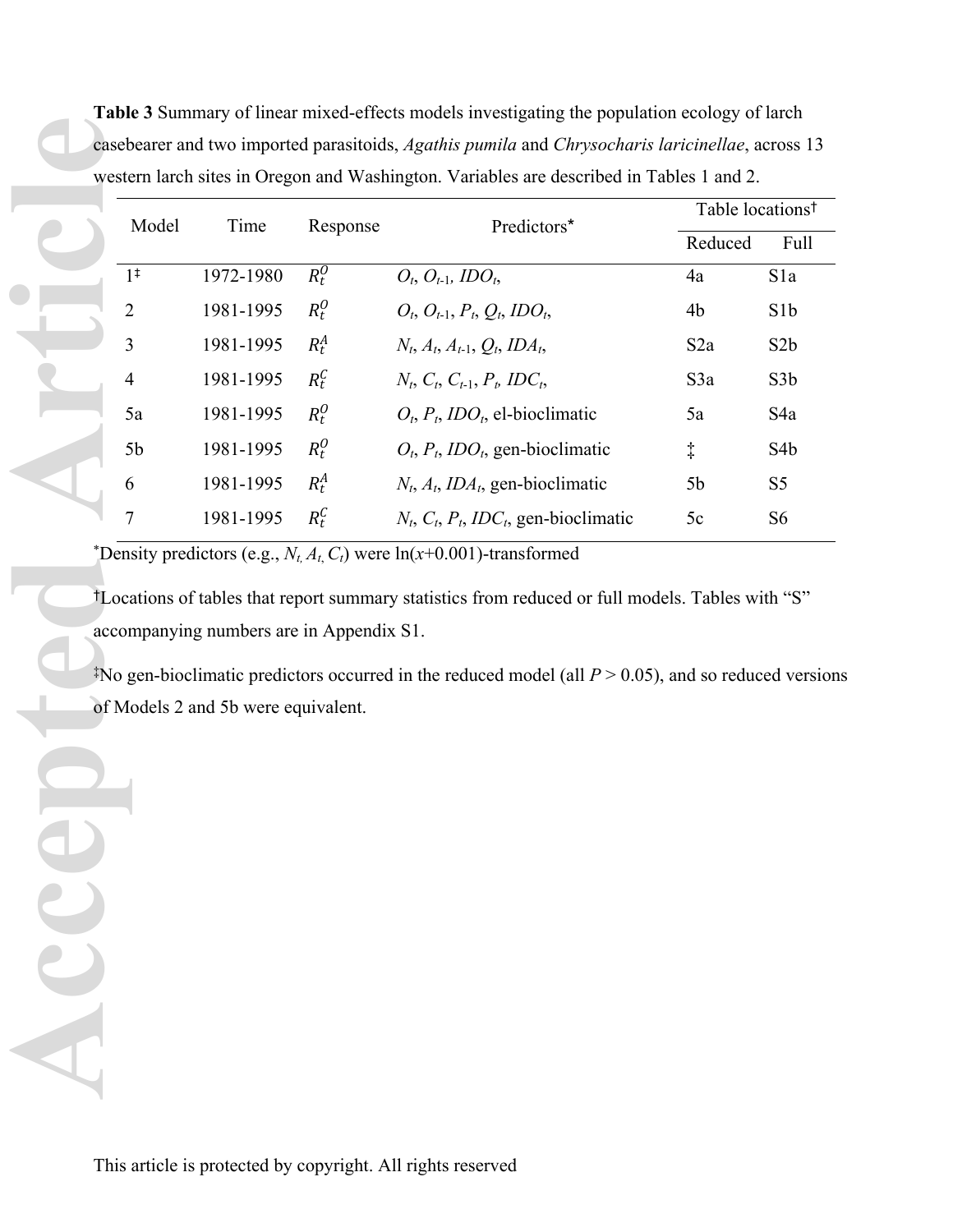**Table 4** Linear mixed-effects models predicting population growth rates of overwintering larch casebearer larvae across 13 western larch sites in Oregon and Washington before (1972 – 1980) and after (1981-1995) two imported parasitoids, *Agathis pumila* and *Chrysocharis laricinellae*, were widely established. Variables are described in Table 1.

| Term                                                                     | Estimate                                                        | <b>SE</b> | t       | df  | $\boldsymbol{P}$ |  |  |  |  |  |
|--------------------------------------------------------------------------|-----------------------------------------------------------------|-----------|---------|-----|------------------|--|--|--|--|--|
| a. Larch casebearer growth rate $(R_t^0, 1972 - 1980; \text{ Model } 1)$ |                                                                 |           |         |     |                  |  |  |  |  |  |
| Intercept                                                                | 1.46                                                            | 0.24      | 6.02    | 92  | < 0.0001         |  |  |  |  |  |
| $O_t$                                                                    | $-0.36$                                                         | 0.06      | $-5.87$ | 92  | < 0.0001         |  |  |  |  |  |
| $IDO_t$                                                                  | 0.48                                                            | 0.11      | 4.43    | 92  | < 0.0001         |  |  |  |  |  |
|                                                                          |                                                                 |           |         |     |                  |  |  |  |  |  |
|                                                                          | b. Larch casebearer growth rate $(R_t^0, 1981 - 1995;$ Model 2) |           |         |     |                  |  |  |  |  |  |
| Intercept                                                                | 0.68                                                            | 0.13      | 5.33    | 178 | < 0.0001         |  |  |  |  |  |
| $O_t$                                                                    | $-0.18$                                                         | 0.04      | $-5.12$ | 178 | < 0.0001         |  |  |  |  |  |
| $P_{t}$                                                                  | $-1.26$                                                         | 0.23      | $-5.56$ | 178 | < 0.0001         |  |  |  |  |  |
| IDO,                                                                     | 0.64                                                            | 0.08      | 8.54    | 178 | < 0.0001         |  |  |  |  |  |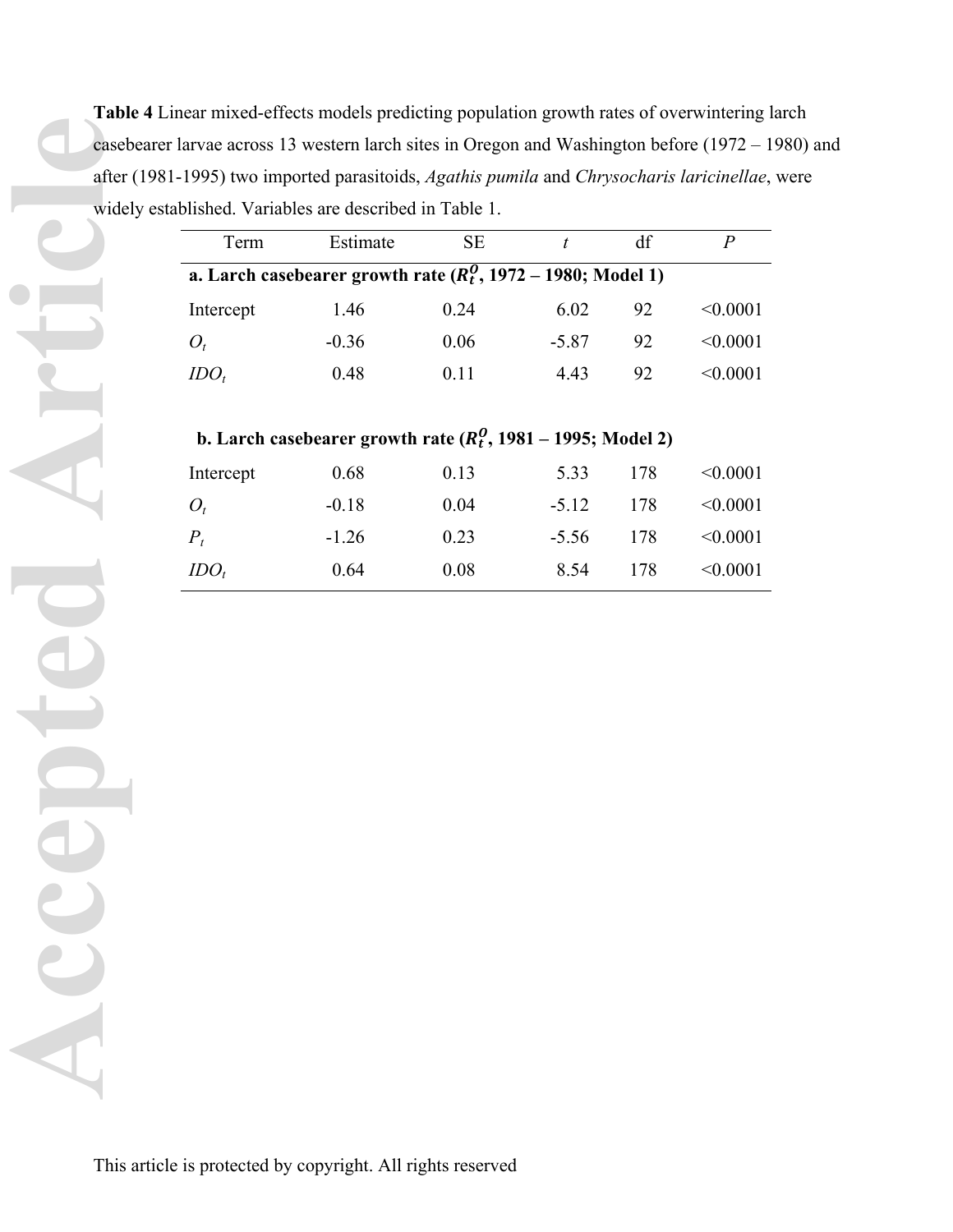**Table 5** Linear mixed-effects models predicting annual growth rates of larch casebearer adults and two imported parasitoids, *Agathis pumila* and *Chrysocharis laricinellae*, across 13 western larch sites in Oregon and Washington (1981-1995). Variables are described in Tables 1 and 2.

| Term                                                     | Estimate                                                    | <b>SE</b> | $\bar{t}$ | df  | $\overline{P}$ |  |  |  |
|----------------------------------------------------------|-------------------------------------------------------------|-----------|-----------|-----|----------------|--|--|--|
| a. Larch casebearer growth rate $(R_t^0;$ Model 5a)*     |                                                             |           |           |     |                |  |  |  |
| Intercept                                                | 1.14                                                        | 0.18      | 6.38      | 177 | < 0.0001       |  |  |  |
| $O_t$                                                    | $-0.19$                                                     | 0.03      | $-5.53$   | 177 | < 0.0001       |  |  |  |
| $P_t$                                                    | $-1.37$                                                     | 0.22      | $-6.18$   | 177 | < 0.0001       |  |  |  |
| $IDO_t$                                                  | 0.54                                                        | 0.08      | 6.87      | 177 | < 0.0001       |  |  |  |
| $OctMinTemp_t$                                           | 0.07                                                        | 0.02      | 3.55      | 177 | 0.0005         |  |  |  |
|                                                          |                                                             |           |           |     |                |  |  |  |
| b. Agathis pumila growth rate $(R_t^A; \text{Model } 6)$ |                                                             |           |           |     |                |  |  |  |
| Intercept                                                | 4.38                                                        | 1.88      | 2.33      | 37  | 0.0256         |  |  |  |
| $N_t$                                                    | 0.47                                                        | 0.06      | 8.09      | 126 | < 0.0001       |  |  |  |
| $A_t$                                                    | $-0.72$                                                     | 0.06      | $-12.81$  | 160 | < 0.0001       |  |  |  |
| $IDA_t$                                                  | 0.27                                                        | 0.08      | 3.48      | 169 | 0.0006         |  |  |  |
| MaxT                                                     | $-0.13$                                                     | 0.06      | $-2.32$   | 37  | 0.0256         |  |  |  |
|                                                          |                                                             |           |           |     |                |  |  |  |
|                                                          | c. Chrysocharis laricinellae growth rate $(R_t^C,$ Model 7) |           |           |     |                |  |  |  |
| Intercept                                                | 4.52                                                        | 4.47      | 1.01      | 48  | 0.32           |  |  |  |
| $N_t$                                                    | 0.40                                                        | 0.13      | 3.03      | 66  | 0.0035         |  |  |  |
| $C_t$                                                    | $-1.27$                                                     | 0.09      | $-13.70$  | 64  | < 0.0001       |  |  |  |
| $P_t$                                                    | 2.87                                                        | 1.04      | 2.77      | 67  | 0.0073         |  |  |  |
| $IDC_t$                                                  | 0.01                                                        | 0.09      | 0.15      | 67  | 0.88           |  |  |  |
| MaxT                                                     | $-0.32$                                                     | 0.13      | $-2.49$   | 47  | 0.0164         |  |  |  |

\*Model 5b is not presented because no gen-climatic predictors occurred in final models after backwards selection. Thus, the reduced versions of Model 2 (Table 4) and Model 5b (Appendix S1: Table S4b) were equivalent.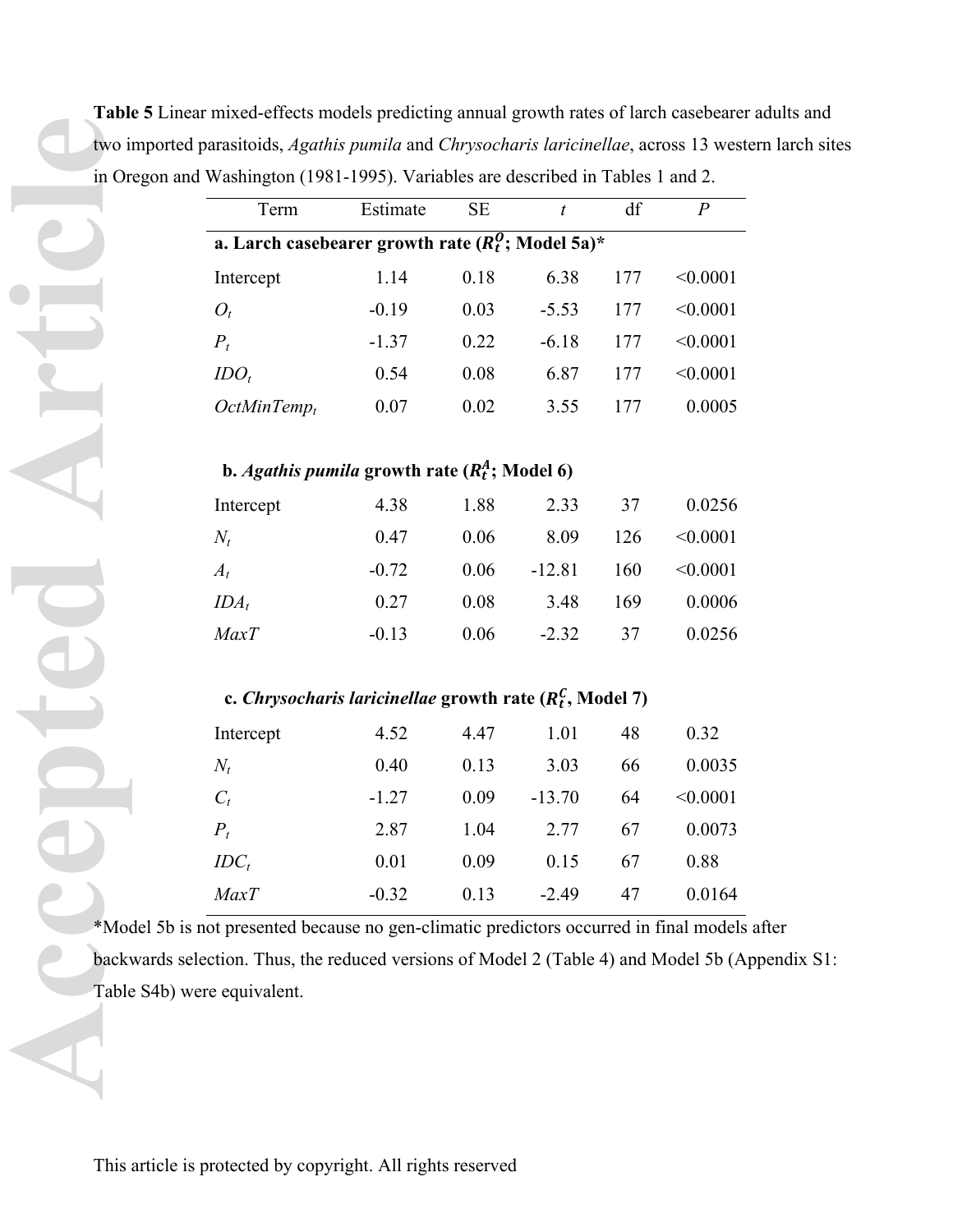# **Figure legends**

**Fig. 1** (a) Map of 13 sites in Oregon (OR) and Washington (WA) where densities of larch casebearer and parasitism rates by *Agathis pumila* and *Chrysocharis laricinellae*, two imported hymenopteran parasitoids, were tracked from 1972-1995. Sites are similarly mapped and described in Ryan (1990). (b) Time series of defoliation of western larch by larch casebearer in Oregon and Washington (1962- 2018). Dashed vertical line indicates onset of biological control releases and red line indicates defoliation within a convex hull polygon surrounding sites with a 10 km buffer (red polygon in maps of panel a). Data are from aerial detection surveys conducted by the USDA Forest service and state cooperators. Wasp graphic by Ben Davis from the Noun Project. (c) Wavelet analysis of defoliation data in panel b quantifying periodicity in population fluctuations. The colors of the contour indicate the power of the wavelet spectrum, with "red" indicating high power and increasingly "colder" colors indicating reduced power. The white shaded areas indicate the "cone of influence", in which timeseries edge effects become influential (Torrence and Compo 1998). The black lines in the graph enclose areas where the power of the spectrum was found to be significant

**Fig. 2** Time series of the (a) number of larch casebearer larvae (blue line) and adults (purple line) per 100 buds and parasitism rates by (b) *Agathis pumila* and (c) *Chrysocharis laricinellae* (c) across 13 western larch sites in Oregon and Washington (1972-1995). Dark lines are cubic smoothing splines fit to mean values for all sites whereas lighter lines connect annual values at each site (site level lines not provided for casebearer adults). Corresponding dotted lines in panel (c) indicate spring parasitism rates prior to 1981, as winter parasitism rates, assumed to be approximately zero, were not available for several sites prior to 1981. A similar depiction of the data appear in Ryan (1997). **Fig. 3** Spatial synchrony quantified by spatial covariance functions of  $ln(x + 0.001)$ -transformed densities (no. per 100 buds) of larch casebearer larvae (blue) and adults (purple) from (a) 1972-1980 and (b) 1981-1995 and of *A. pumila* (c; yellow), and *Ch. laricinellae* (d; yellow) from 1981-1995 across 13 western larch sites in Oregon and Washington. Panels (c) and (d) also contain synchrony in parasitism rates pictured in green. Solid lines indicate mean synchrony in density or parasitism and shaded areas are 95% confidence intervals. When confidence intervals include the dashed line, no statistically significant synchrony within insect densities was detected at the corresponding distance. Fig. 1<br>
and p<br>
paras<br>
(b) T<br>
2018<br>
defol<br>
of pa<br>
defol<br>
of pa<br>
coope<br>
data i<br>
the p<br>
indic:<br>
series<br>
enclo<br>
Fig. 2<br>
100 b<br>
wests<br>
to me<br>
provi<br>
rates<br>
for series<br>
for series<br>
for series<br>
for series<br>
for series<br>
for series<br>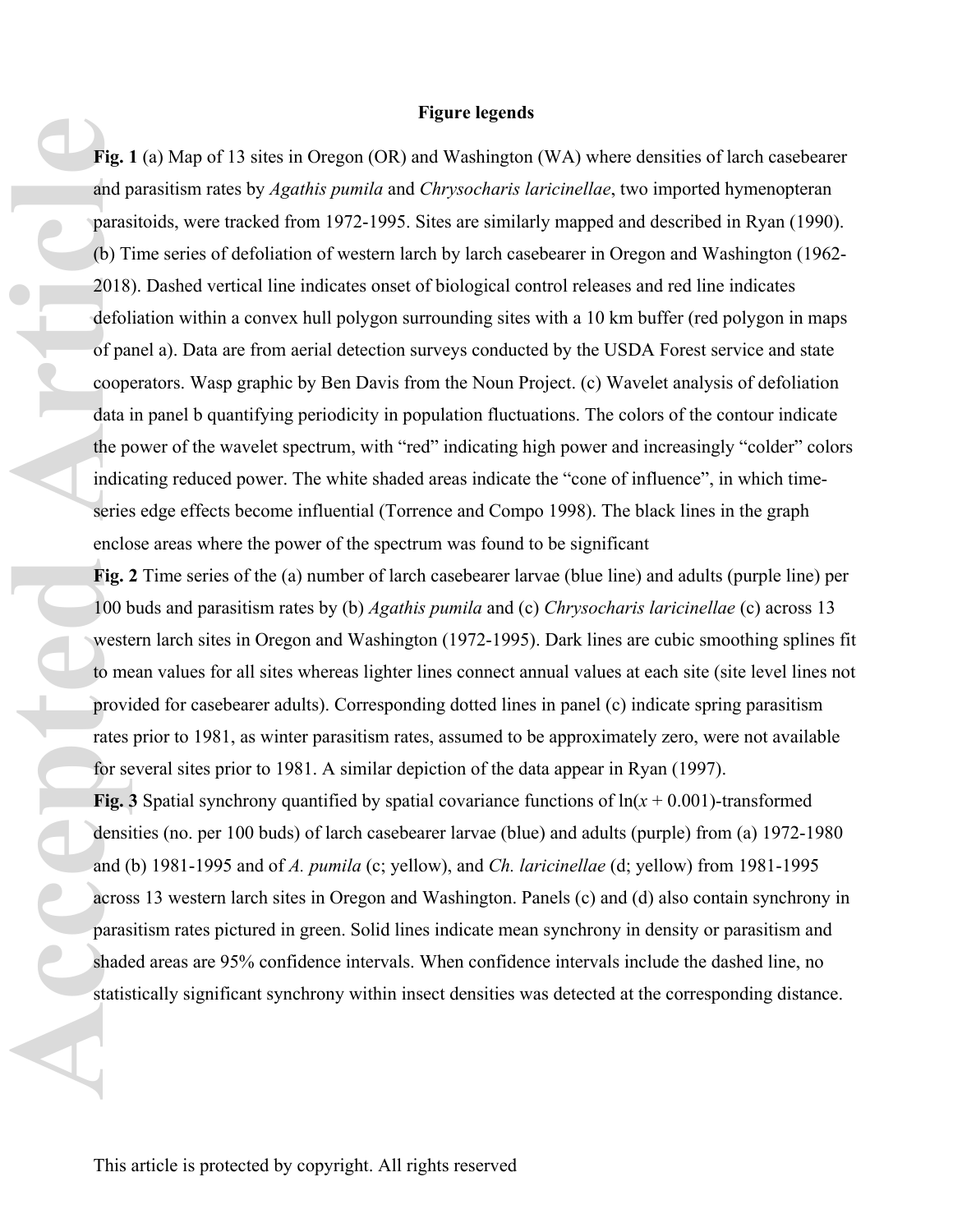







**(a)**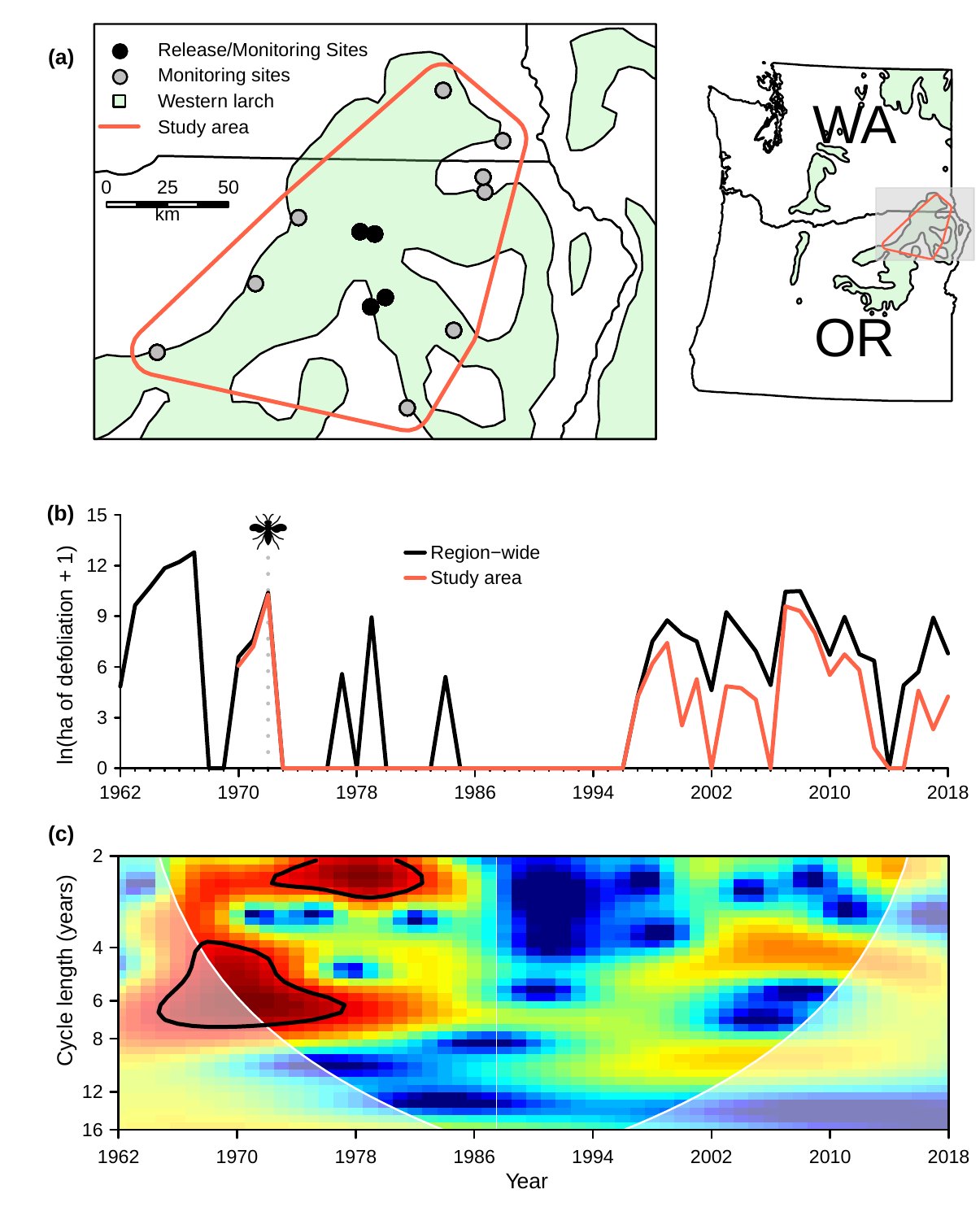